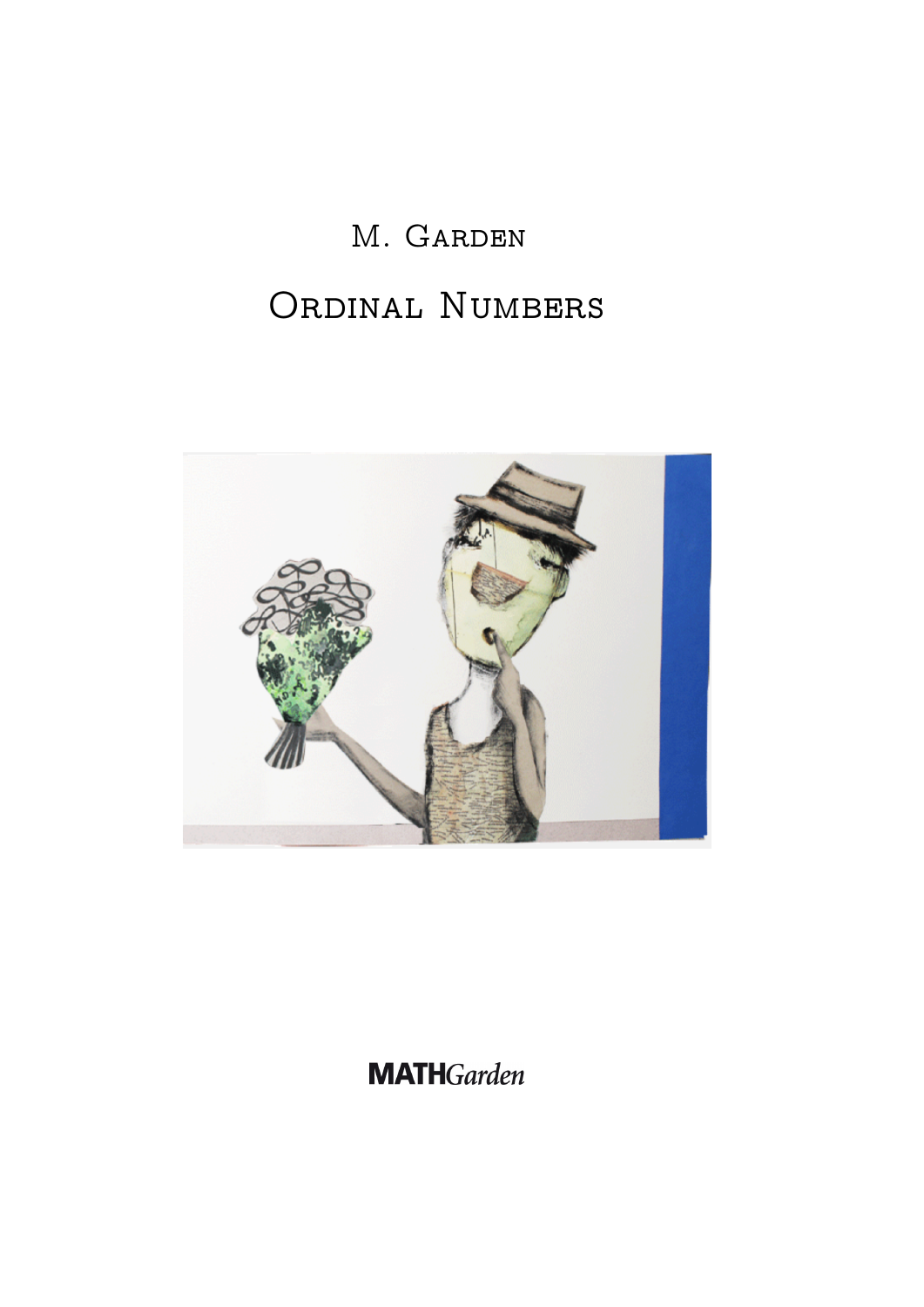## Impressum

#### www.math-garden.com

The website www.math-garden.com provides information about mathematics. The material is organized in several units. The present article is such a unit. Enjoy.

Title Page *[Ordinalzahlen](https://www.math-garden.com)* Artwork by Gisela Naumann - www.malraum-bonn.de.

Version

Version 1.0.0 from January 20[21](http://www.malraum-bonn.de)

#### License Conditions and Copyright (Summary)

c Johannes Ueberberg 2021

This work including the artwork is licensed under the Creative Commons license CC-BY-NC-SA 3.0 DE.

Attribution - NonCommercial - ShareAlike 3.0 Germany.



You may

- use the material for your private use,

- share the material and

- adapt the material.

You have

- to indicate the source of the material and

- to ask for permission before using the material for commercial use (also in adapted form).

The detailed license information is published at

www.math-garden.com/terms-of-use.

#### Print

[Printed with L](https://www.math-garden.com/terms-of-use)<sup>AT</sup>EX.

#### Translations

For translations https://www.leo.org, https://www.dict.cc and https://translate. google.com have been used.

Contact

[info@math-g](https://translate.google.com)arden.com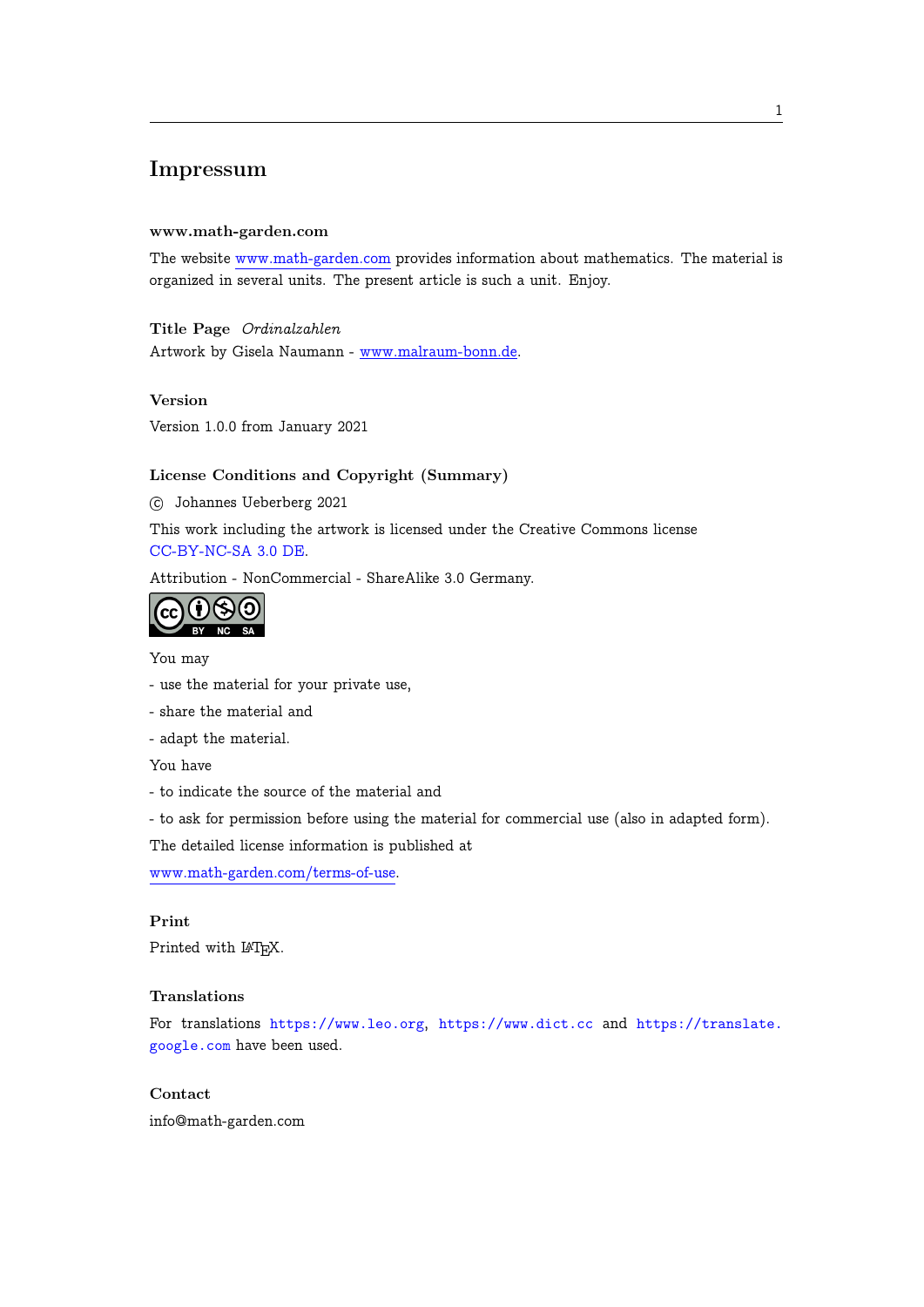# Contents

<span id="page-2-0"></span>

|   | <b>Contents</b>                             | $\overline{2}$ |
|---|---------------------------------------------|----------------|
|   | 1 Introduction                              | 3              |
|   | 2 Background                                | 7              |
|   | 3 Definition of Ordinal Numbers             | 10             |
|   | 4 Isomorphisms between Ordinal Numbers      | 15             |
|   | 5 The Standard Order on the Ordinal Numbers | 19             |
|   | 6 The Theorem of Burali-Forti               | 21             |
|   | 7 Well-Ordered Sets and Ordinal Numbers     | 24             |
|   | 8 Notes and References                      | 28             |
| 9 | Literature                                  | 28             |
|   | 10 Publications of the Mathematical Garden  | 29             |
|   | <b>Index</b>                                | 30             |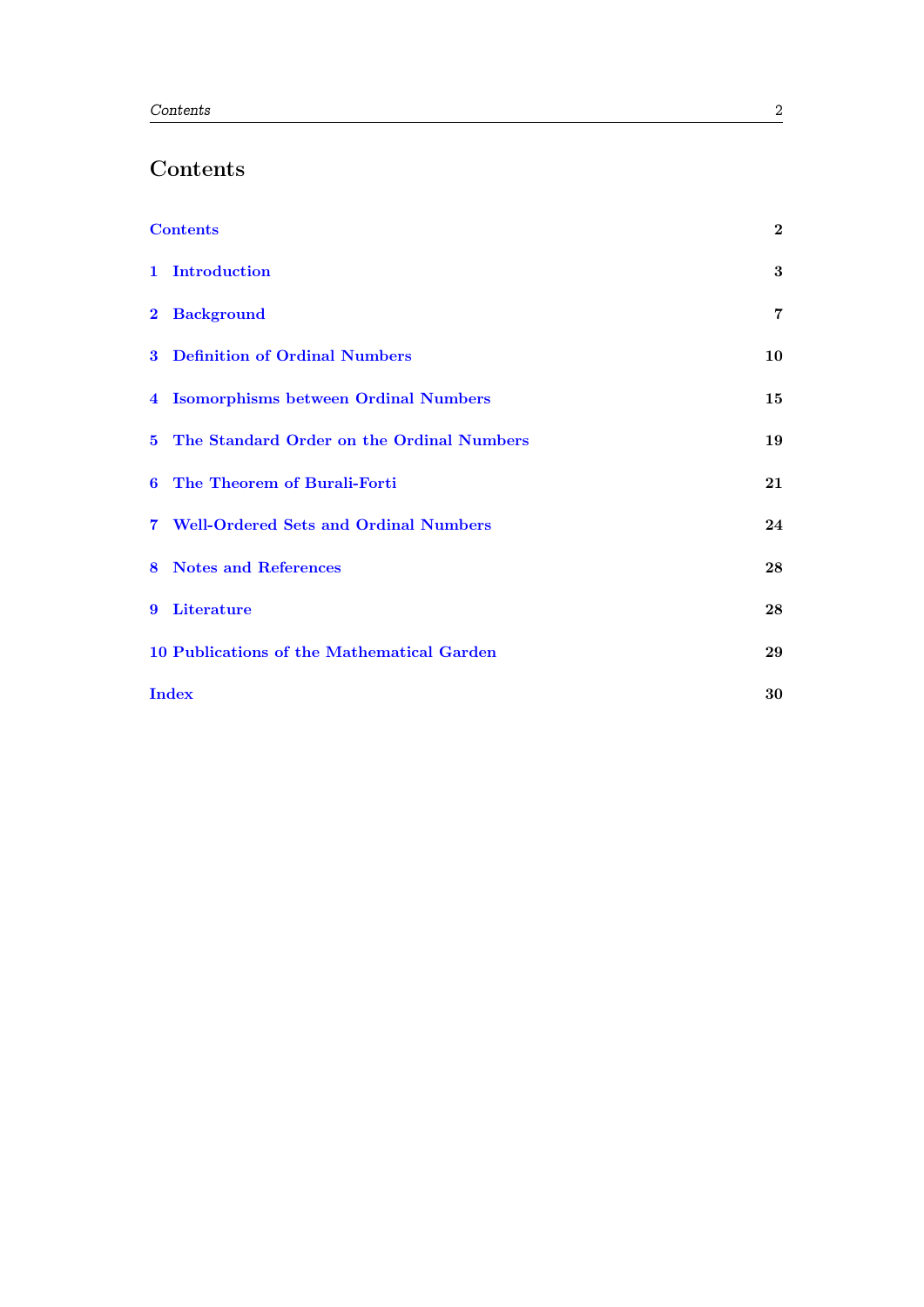## <span id="page-3-1"></span>1 Introduction

The present unit is part of the walk *The Cardinality of Sets* consisting of the following units:

- <span id="page-3-0"></span>1. Finite Sets and their Cardinalities [Garden 2020g]
- 2. Well-Ordered Sets [Garden 2020h]
- 3. Ordinal Numbers (this unit)
- 4. Cardinal Numbers [Garden 2020i]
- 5. Cardinal Arithmetic [Garden [2020](#page-29-0)j]
- 6. The Axiomatics of von Neumann, Bernays and Gödel [Garden 2020k]

One important property of the natural numbers is that they pro[vide th](#page-29-1)e possibility to count the number of the elements of a finite set: A set A is finite with  $n + 1$  elements if there exists a natural number n and a bijective mapping  $\alpha : A \to \{1, \ldots, n+1\}$  from the set A onto the set  $\{1,\ldots,n+1\}$  or equivalently, a bijective mapping  $\alpha: A \to \{0,1,\ldots,n\}$  from the set A onto the set  $\{0, \ldots, n\}$ . In this case we write  $|A| = n + 1$ .

\*

Since

$$
n+1=\{0,1,\ldots,n\},\
$$

we can also say that there exists a bijective mapping from the set A onto the set  $n + 1$ .

In this unit we want to transfer this approach from the natural numbers to the so-called *ordinal numbers* where the ordinal numbers shall be used to "count" the number of elements of a well-ordered set. For well-ordered sets see Unit *Well-Ordered Sets* [Garden 2020h].

The idea is first to give a formal definition of an ordinal number and then to show that for each well-ordered set  $A = (A, \leq_A)$  there exists exactly one ordinal number  $N = (N, \leq_N)$  isomorphic to the set A.

There is an important point to notice: We do not only assume the existence of a bijective mapping between the sets A and N but of an isomorphism between the ordered sets  $(A, \leq_{\mathcal{A}})$ and  $(N, \leq N)$ . So an ordinal number is not really the cardinality of a set, but a sort of cardinality of a well-ordered set. We will come back to the concept of cardinality in Unit *Cardinal Numbers* [Garden 2020i].

So let us look at the way how ordinal numbers are defined: Ordinal numbers are an invention of Georg Cantor. However, the modern definition of ordinal numbers is due to John von Neumann. The pri[ncipal](#page-29-2) idea is to start with the natural numbers and then to continue in the same way: So the first ordinal numbers are just the natural numbers which are successively defined as follows:

$$
0 := \emptyset, 1 := 0 \cup \{0\} = \{0\}, 2 := 1 \cup \{1\} = \{0, 1\}, \ldots, n + 1 := n \cup \{n\} = \{0, 1, \ldots, n\}, \ldots
$$

The natural numbers stop here, but the ordinal numbers continue by defining the next ordinal number N by

$$
N:=\bigcup_{n\in\mathbb{N}_0}n=\mathbb{N}_0.
$$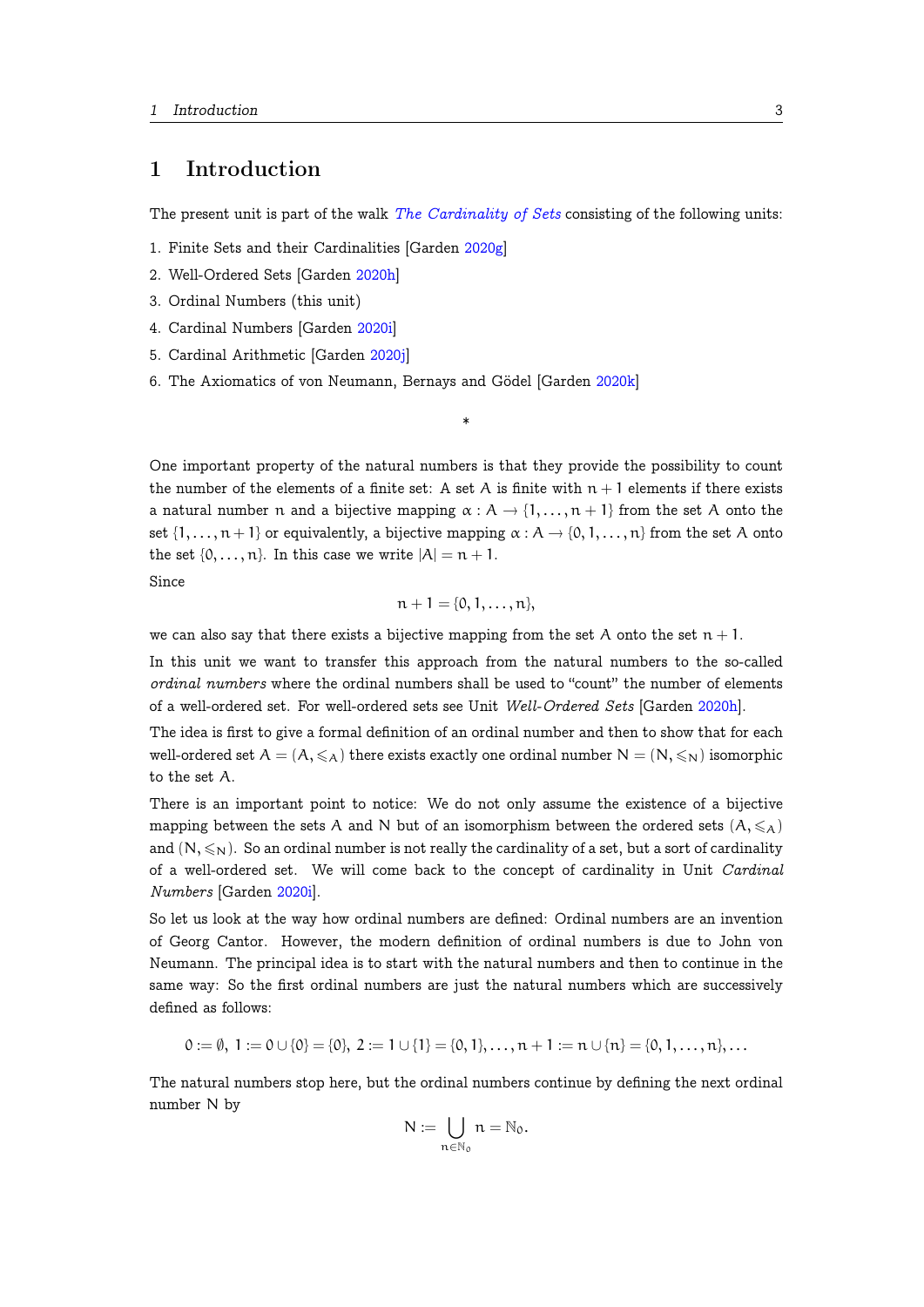<span id="page-4-0"></span>So the ordinal number N is simply the set  $\mathbb{N}_0$  of all natural numbers. Now we can continue as before: The next ordinal number N*′* is simply the set

$$
N' := N \cup \{N\} = \mathbb{N}_0 \cup \{\mathbb{N}_0\}
$$

and so on. Well, the "and so on" is not so simple since it is not clear how to give a formal description of this "algorithm". John von Neumann had the ingenious idea to define the ordinal numbers by a simple property and to show that they are exactly as we want them to be. His definition makes use of the initial segment of an ordered set:

Let  $A = (A, \leq)$  be an ordered set, and let a be an element of the set A. Then the set

 $A_{\alpha} := \{x \in A \mid x < \alpha\}$ 

$$
\begin{array}{c}\n a \\
 \hline\n \uparrow a \\
 A_a\n \end{array}
$$

is called the initial segment of the set A with respect to the element a.

If we look at a natural number  $n + 1$  or at the set  $\mathbb{N}_0$  of the natural numbers, then we may notice that they have a quite strange property: Let A be the natural number  $n + 1$  or the set  $\mathbb{N}_0$  of the natural numbers. Then we have

$$
a=A_{\alpha} \text{ for all } a\in A.
$$

In other words, each element a of the set A is at the same time the initial segment  $A_a$  of the set A with respect to this element a. This simple observation follows from the fact that each natural number m fulfills the equation

$$
m + 1 = \{0, 1, ..., m\} = \{x \in \mathbb{N}_0 \mid x < m + 1\} = \left(\mathbb{N}_0\right)_{m+1}
$$
\n
$$
= \{x \in n + 1 \mid x < m + 1\} = \left(n + 1\right)_{m+1} \text{ if } m < n.
$$

In Unit *Well-Ordered Sets* [Garden 2020h] we have explained why only specific orderings, the so-called well-orderings, are suitable orderings for counting. We bring these two elements together and define an ordinal number as follows:

An [ord](#page-29-0)ered set  $A = (A, \leqslant)$  is called an ordinal number if the set A is well-ordered and if any element a of the set A fulfills the equation  $a = A_a$  (see Definition 3.2).

It turns out that for each well-ordered set  $A = (A, \leq)$  there exists exactly one ordinal number  $N = (N, \leq)$  such that the ordered sets A and N are isomorphic (see Theorem 7.7).

It is time to come back to the initial question of generalizing the conc[ept](#page-10-1) of cardinality from finite sets to infinite sets. We want to develop a concept of *cardinal numbers* with the property that for each set A there exists exactly one cardinal number C such that there e[xist](#page-27-0)s a bijective mapping between the sets A and C.

The ordinal numbers are too fine for that approach: By the well-ordering theorem (Theorem 7.1), each set A can be endowed with a well-ordering  $\leqslant_A$ . Since each well-ordered set is isomorphic to an ordinal number  $N = (N, \leq N)$ , we get the mapping

$$
A \mapsto (A, \leqslant_A) \mapsto (N, \leqslant_N)
$$

However, one may endow a set A with different well-orderings which yield different ordinal numbers. An example is explained in Remark 7.8. We will explain the concept of cardinal numbers in Unit *Cardinal Numbers* [Garden 2020i].

The material of the present unit is organized as follows: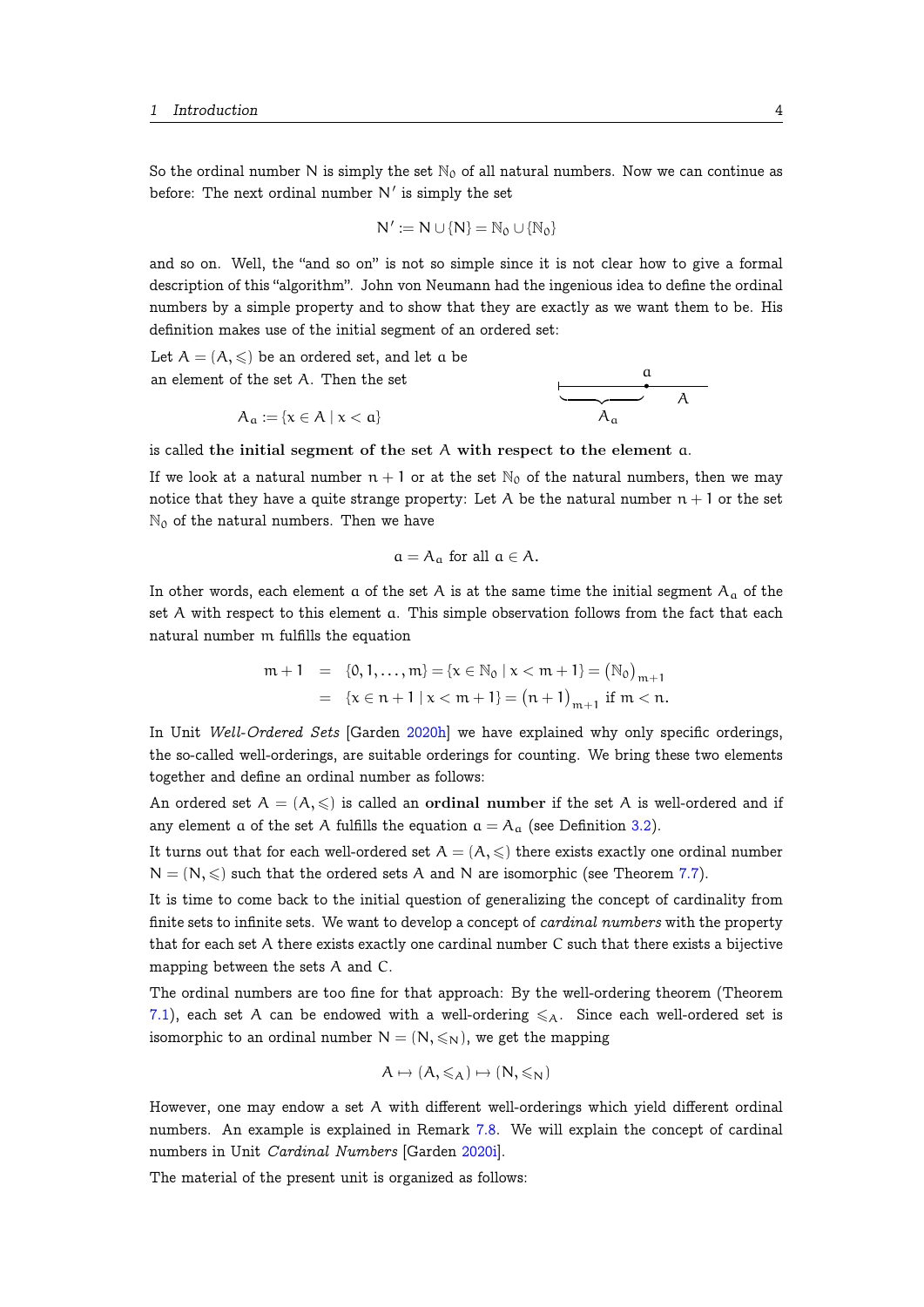## Background (see Section 2):

We recall some results about ordered sets, isomorphisms between ordered sets, successor sets and natural numbers.

#### Definition of Ordinal Numbers (see Section 3):

An ordered set  $A = (A, \leqslant)$  is called an ordinal number if the pair  $A = (A, \leqslant)$  is well-ordered and if we have

$$
a = A_{\alpha} = \{x \in A \mid x < a\} \text{ for all } a \in A,
$$

that is, if each element a of the well-ordered set A equals its initial segment (Definition 3.2).

We will study in Section 3 the elementary properties of ordinal numbers. The most important elementary properties are:

Each initial segment of an ordinal number is again an ordinal number (Proposition 3.4).

If  $A = (A, \leqslant)$  is an ordi[na](#page-10-0)l number, then the one point extension  $A^+ := A \cup \{A\}$  is also an ordinal number (Theorem 3.7).

An elementary consequence of the definition of ordinal numbers is the fact that ordina[l nu](#page-11-0)mbers are transitive sets, that is, each element a of an ordinal number A is also a subset of the set A (Proposition 3.9).

As explained above the pair ( $\mathbb{N}_0, \leqslant$ ) of the natural numbers with the standard order is an ordinal number (Theorem 3.11), and each natural number n, more precisely, each pair  $(n, \leqslant)$ with the sta[ndar](#page-12-0)d order is an ordinal number (Theorem 3.12).

#### Isomorphisms betw[een](#page-12-1) Ordinal Numbers (see Section 4):

In Section 4 we will study the isomorphisms between ordinal numbers. It will turn out that ordinal numbers are in the following sense "unique": If  $A = (A, \leq A)$  and  $B = (B, \leq B)$  are two isomorphic ordinal numbers, then we have  $(A, \leq_A) = (B, \leq_B)$ , an[d e](#page-15-0)very isomorphism  $\alpha: A \to B$  [fro](#page-15-0)m the ordinal number A onto the ordinal number B is the identity map (Theorem 4.2).

As a corollary we obtain the result that the automorphism group  $Aut(A)$  of an ordinal number is trivial, that is,  $Aut(A) = {id}$  (Proposition 4.4).

[As](#page-15-1) a further consequence of Theorem 4.2 we will show in Theorem 4.6 that each two ordinal numbers are closely related: If  $(A, \leq A)$  and  $(B, \leq B)$  are two ordinal numbers, then exactly one of the following cases occurs:

(i) 
$$
A = B
$$
 or

(ii)  $A = b = B_b$  for an element b of the set B (in particular  $A \in B$  and  $A \subset B$ ) or

(iii)  $B = a = A_a$  for an element a of the set A (in particular  $B \in A$  and  $B \subset A$ ).

A first consequence of Theorem 4.6 is the following property of ordinal numbers: If A and B are two ordinal numbers, then we have

$$
A \in B \text{ if and only if } A \subset B \text{ (Theorem 4.9).}
$$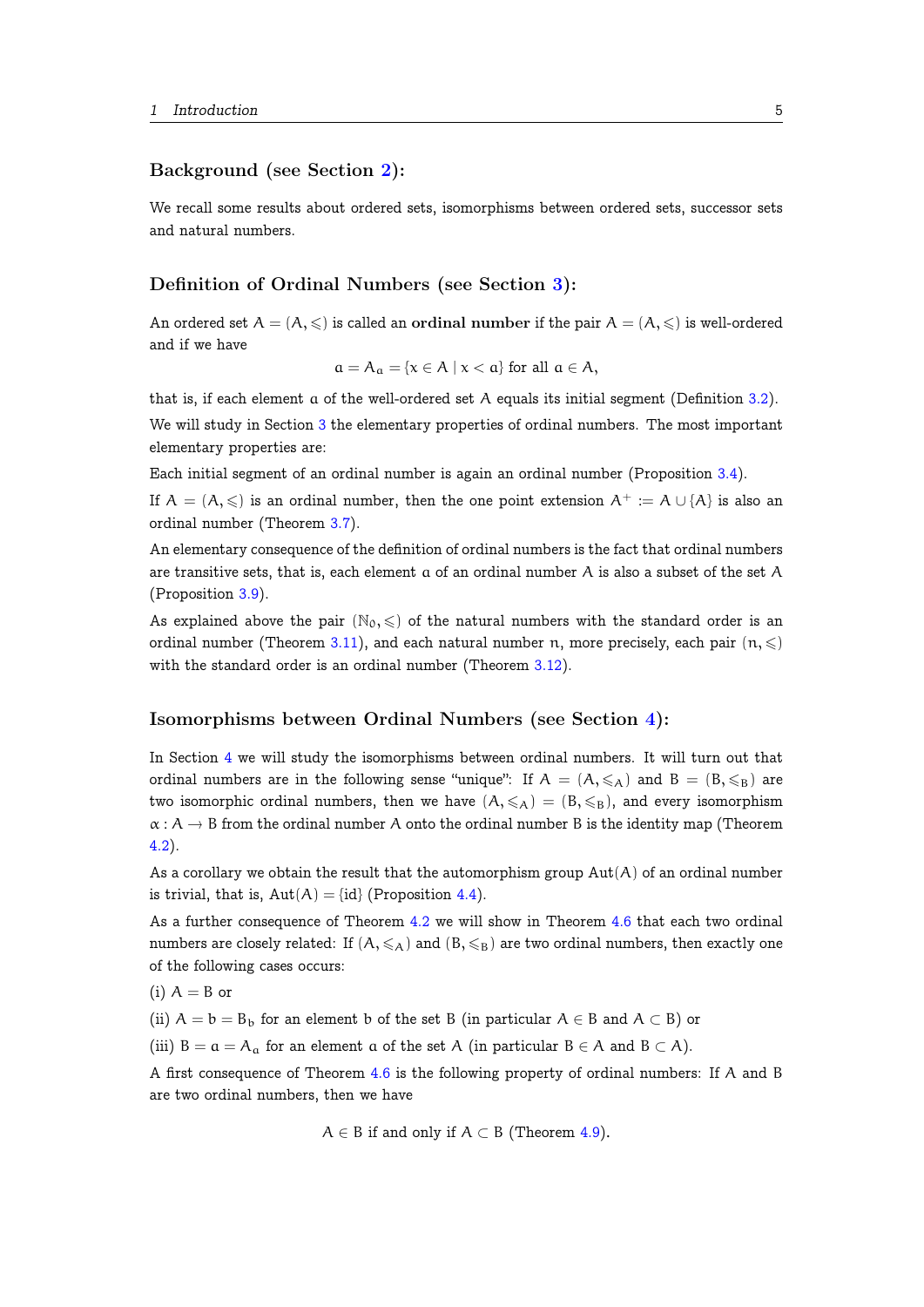A second consequence of Theorem 4.6 is that we have

$$
A \subseteq B \text{ or } B \subseteq A
$$

for all ordinal numbers A and B.

## The Standard Order on the Ordinal Numbers (see Section 5):

The property that  $A \subseteq B$  or  $B \subseteq A$  for all ordinal numbers A and B will be used in Section 5 to define a standard (total) order on the ordinal numbers by setting

 $A \leq B$  if and only if  $A \subseteq B$  (Definition 5.1).

At a first glance one might misunderstand the above definition by supposing that the *set* of the ordinal numbers can be endowed with an order. But it will turn out in Theorem 6.3 (Theorem of Burali-Forti) that the ordinal numbers do not form a set.

Therefore, we have to be a little more restrictive by saying that for each set  $A$  of ordinal numbers the above definition of the standard order provides a totally ordered set  $(\mathcal{A}, \leqslant)$  (Theorem 5.3).

Even more, we will be able to show that each set of ordinal numbers is well-ordered (Theorem 5.6).

#### The Theorem of Burali-Forti (see Section 6):

In Section 6 we will prove the Theorem of Burali-Forti mentioned above (Theorem 6.3). The main tool in the proof of the Theorem of Burali-Forti is the following result:

Let A be a set of ordinal numbers. Then the set

$$
S := \bigcup_{A \in \mathcal{A}} A
$$

is also an ordinal number. In addition, if T is an ordinal number such that

$$
A\leqslant \mathsf{T} \text{ for all } A\in \mathcal{A},
$$

then we have  $S \leq T$  (Theorem 6.1).

#### Well-Ordered Sets and Ordinal Numbers (see Section 7):

In the last section of this unit we will explain the relation between well-ordered sets and ordinal numbers. The main result of this section says that every well-ordered set is isomorphic to an ordinal number (Theorem 7.7).

We will prove Theorem 7.7 by transfinite induction. The main tool for the proof is Proposition 7.6 saying that a well-ordered set A with the property that each initial segment  $A_x$  is isomorphic to an ordinal number is it[self](#page-27-0) isomorphic to an ordinal number.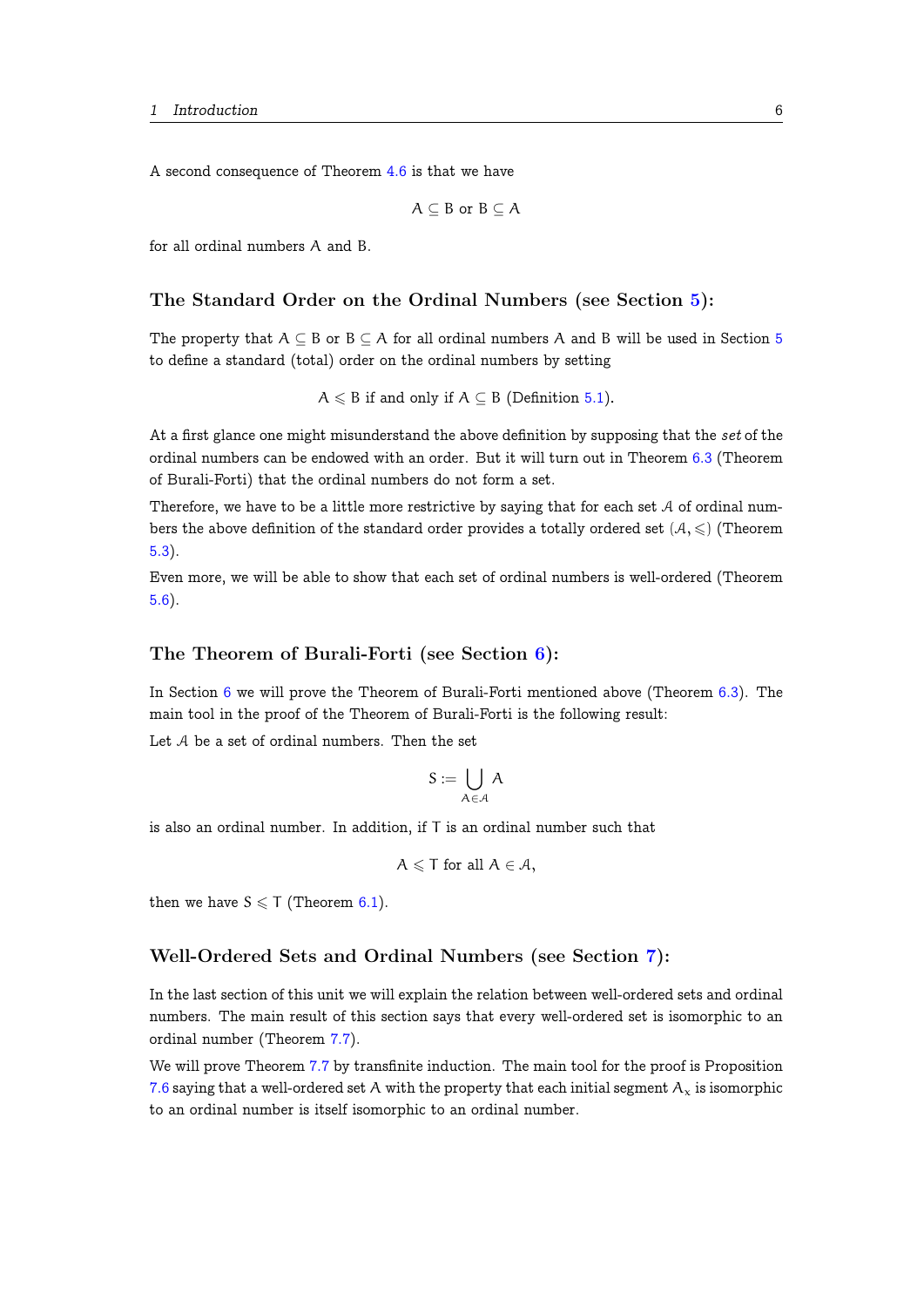## <span id="page-7-1"></span>2 Background

<span id="page-7-0"></span>The discussion of ordinal numbers in this unit requires some background explained in other units. The necessary background is summarized in this section. For more information about ordered sets and initial segments see Unit *Ordered Sets and the Lemma of Zorn* [Garden 2020d], about successor sets and transitive sets see Unit *Successor Sets and the Axioms of Peano* [Garden 2020e], about natural numbers see Unit *Natural Numbers and the Principle of Induction* [Garden 2020f] and about well-ordered sets see Unit *Well-Ordered Sets* [Garden [2020h\]](#page-29-3).

### Ordered Sets:

2.1 Definition. Let A be a set.

(a) A relation  $\leq$  on the set A is called an order or, equivalently, a partial order on the set A if it fulfills the following conditions:

(i) The relation  $\leq$  is reflexive, that is,  $x \leq x$  for all elements x of the set A.

(ii) The relation  $\leq$  is antisymmetric, that is,  $x \leq y$  and  $y \leq x$  imply  $x = y$  for all elements  $x$  and  $y$  of the set  $A$ .

(iii) The relation  $\leq$  is transitive, that is,  $x \leq y$  and  $y \leq z$  imply  $x \leq z$  for all elements  $x, y$  and  $z$  of the set A.

(b) A set A with a (partial) order  $\leq$  is called an ordered set or, equivalently, a partially ordered set and is often denoted by  $A = (A, \leqslant)$ .

(c) A (partial) order  $\leq$  on a set A is called a total order if we have  $x \leq y$  or  $y \leq x$  for all elements x and y of the set A. A set A with a total order  $\leq$  is called a totally ordered set.

2.2 Definition. Let  $A = (A, \leq_{A})$  be an ordered set, let B be a subset of the set A, and let  $\leqslant_{\mathrm{B}}$  be the order on the set B such that

 $x \leq_B y$  if and only if  $x \leq_A y$  for all  $x, y \in B$ .

The order  $\leq_B$  is called the order on the set B induced by the order  $\leq_A$ .

Often we write  $A = (A, \leqslant)$  and  $B = (B, \leqslant)$  without explicitly distinguishing between the order  $\leq_{\mathcal{A}}$  on the set A and the induced order  $\leq_{\mathcal{B}}$  on the set B.

## Minimal and Maximal Elements:

2.3 Definition. Let  $A = (A, \leqslant)$  be an ordered set, and let B be a subset of the set A.

(a) An element b of the set B is called a minimal element or a minimum of the set B if we have  $x \geq b$  for all elements x of the set B.

(b) An element b of the set B is called a maximal element or a maximum of the set B if we have  $x \leq b$  for all elements x of the set B.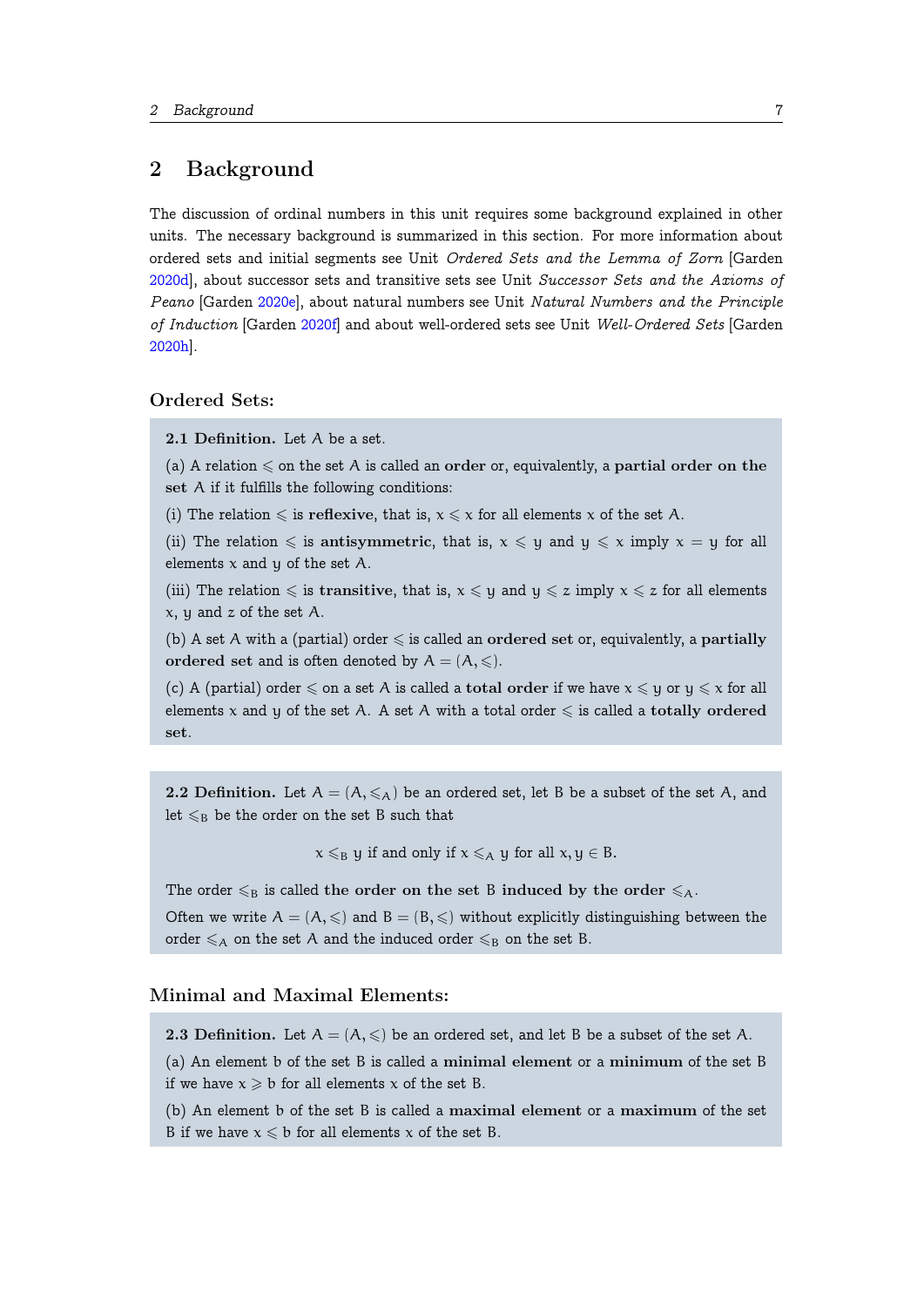<span id="page-8-2"></span>2.4 Proposition. Let  $A = (A, \leqslant)$  be a totally ordered set, and let B be a subset of the *set* A*.*

*(a) If the set* B *admits a maximum, then the maximum is unique.*

*(b) If the set* B *admits a minimum, then the minimum is unique.*

**Proof.** See Unit *Ordered Sets and the Lemma of Zorn* [Garden 2020d]. □

2.5 Definition. Let  $A = (A, \leq_{A})$  be an ordered set, and let b be an element not contained in [the set](#page-29-3) A. Set B :=  $A \cup \{b\}$ . We define an order  $\leq_B$  on the set B as follows:

<span id="page-8-0"></span>For each two elements x and y of the set A, set  $x \leq_B y$  if and only if  $x \leq_A y$ . For each element x of the set B, set  $x \leq_B b$ .

The pair  $(B, \leq_B)$  is called the one point extension of the pair  $(A, \leq_A)$ .

### Isomorphisms of Ordered Sets:

**2.6 Definition.** Let  $(A, \leq_A)$  and  $(B, \leq_B)$  be two ordered sets, and let  $\alpha : A \to B$  be a function from the set A into the set B.

<span id="page-8-1"></span>(a) The function  $\alpha : A \to B$  is called a homomorphism of ordered sets if we have

 $\alpha(x) \leq B \alpha(y)$  for all  $x, y \in A$  such that all  $x \leq_A y$ .

A homomorphism of ordered sets is also called a homomorphism if no danger of confusion arises.

(b) A bijective homomorphism  $\alpha : A \rightarrow B$  with the property that the inverse function  $\alpha^{-1}$ : B  $\rightarrow$  A is also a homomorphism is called an isomorphism of ordered sets.

(c) The ordered sets  $(A, \leq_A)$  and  $(B, \leq_B)$  are called isomorphic if there exists an isomorphism  $\alpha : A \to B$  from the set A onto the set B. If the sets A and B are isomorphic, then we write  $A \cong B$ .

**2.7 Proposition.** Let  $(A, \leq_A)$ ,  $(B, \leq_B)$  and  $(C, \leq_C)$  be three ordered sets.

*(a) Suppose that there exist two isomorphisms*  $\alpha : A \to B$  *and*  $\beta : B \to C$  *from the set* A *onto the set* B *and from the set* B *onto the set* C*, respectively.*

*Then the composite*  $\gamma := \beta \circ \alpha : A \to C$  *is an isomorphism from the set* A *onto the set* C. *(b)* If  $A \cong B$  *and*  $B \cong C$ *, then we have*  $A \cong C$ *.* 

Proof. See Unit *Ordered Sets and the Lemma of Zorn* [Garden 2020d]. *✷*

#### Initial Segments:

**2.8 Definition.** Let  $(A, \leq)$  be an ordered set, and let a be an element of the set A. Then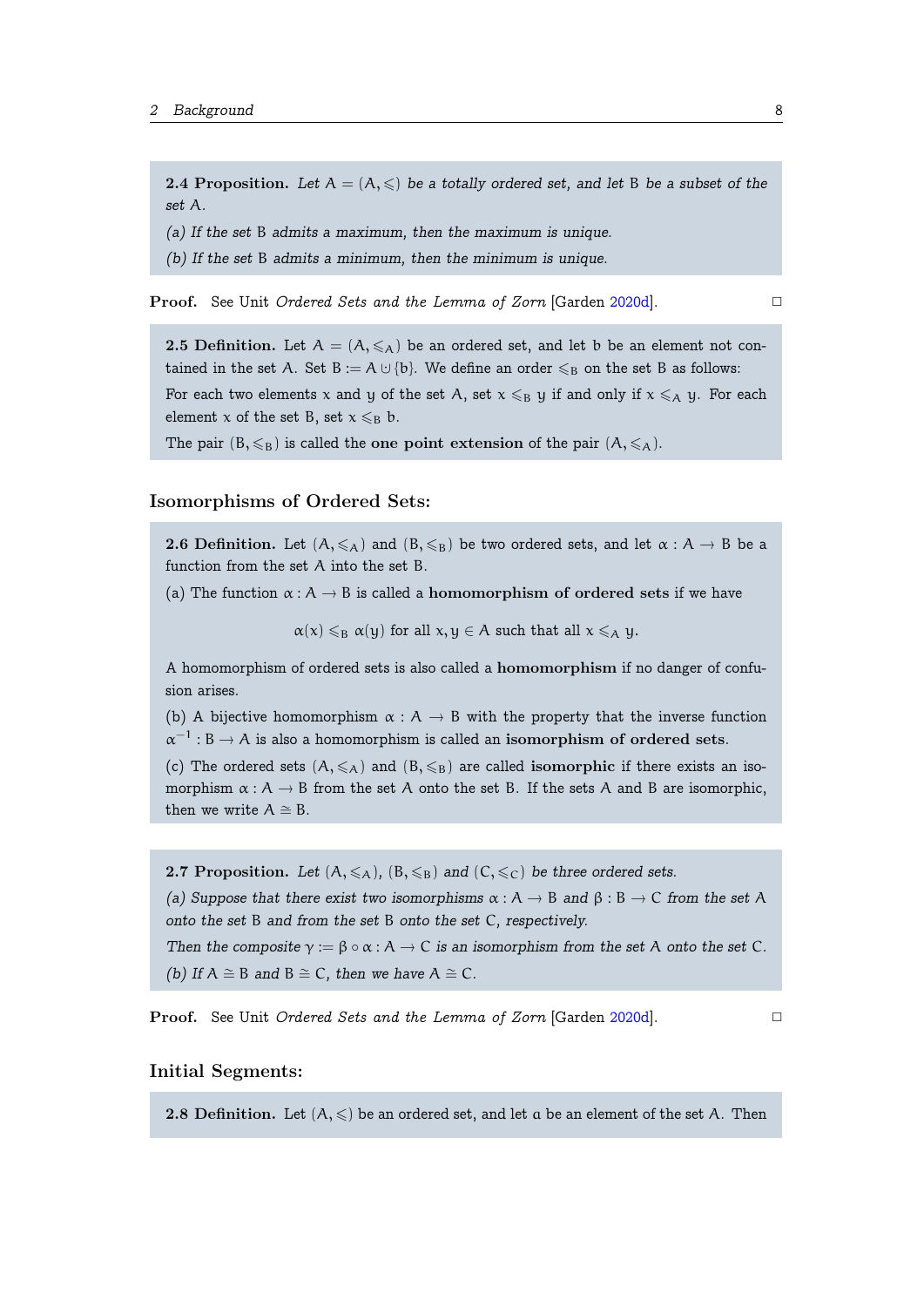<span id="page-9-3"></span>the set

$$
A_{\alpha} := \{x \in A \mid x < \alpha\}
$$

is called the initial segment of the set  $A$  with respect to the element  $a$ .

2.9 Proposition. *Let* A *be an ordered set, let* a *be an element of the set* A*, and let*  $A_a := \{x \in A \mid x < a\}$  be the initial segment of the set A with respect to the element a. Let z be an element of the initial segment  $A_a$ . Then we have

$$
\big(A_\alpha\big)_z=A_z
$$

<span id="page-9-0"></span>where the sets  $A_z$  and  $(A_a)_z$  denote the initial segments of the sets  $A$  and  $A_a$  with respect *to the element* z*, respectively.*

Proof. See Unit *Ordered Sets and the Lemma of Zorn* [Garden 2020d]. *✷*

**2.10 Proposition.** Let  $(A, \leq_A)$  and  $(B, \leq_B)$  be two ordered sets, and let  $\alpha : A \to B$  be *an isomorphism from the ordered set* A *onto the ordered set* B*.*

<span id="page-9-2"></span>*Let* a *be an element of the set* A, and let  $A_a := \{x \in A \mid x < a\}$  *be the initial segment of the set* A *with respect to the element* a. Then the set  $\alpha(A_\alpha)$  *is the initial segment of the set* B with respect to the element  $b := \alpha(a)$ , that is,

$$
\alpha(A_{\alpha})=B_{\mathfrak{b}}=B_{\alpha(\alpha)}.
$$

Proof. See Unit *Ordered Sets and the Lemma of Zorn* [Garden 2020d]. *✷*

## Successor Sets:

2.11 Definition. Let A be a set. Then the set  $A^+ := A \cup \{A\}$  is called the successor of the set A.

<span id="page-9-1"></span>2.12 Proposition. Let A be a set, and let  $A^+$  be its successor. Then the successor  $A^+$ *is non-empty, and we have*  $A^+ \neq A$ *.* 

Proof. See Unit *Successor Sets and the Axioms of Peano* [Garden 2020e]. *✷*

### Natural Numbers:

In Unit *Natural Numbers and the Principle of Induction* [Garden 2020f] we have introduced the natural numbers as specific sets, namely

$$
0 := \emptyset, 1 := \{0\}, 2 := \{0, 1\}, \dots
$$

and so on. More generally, we have: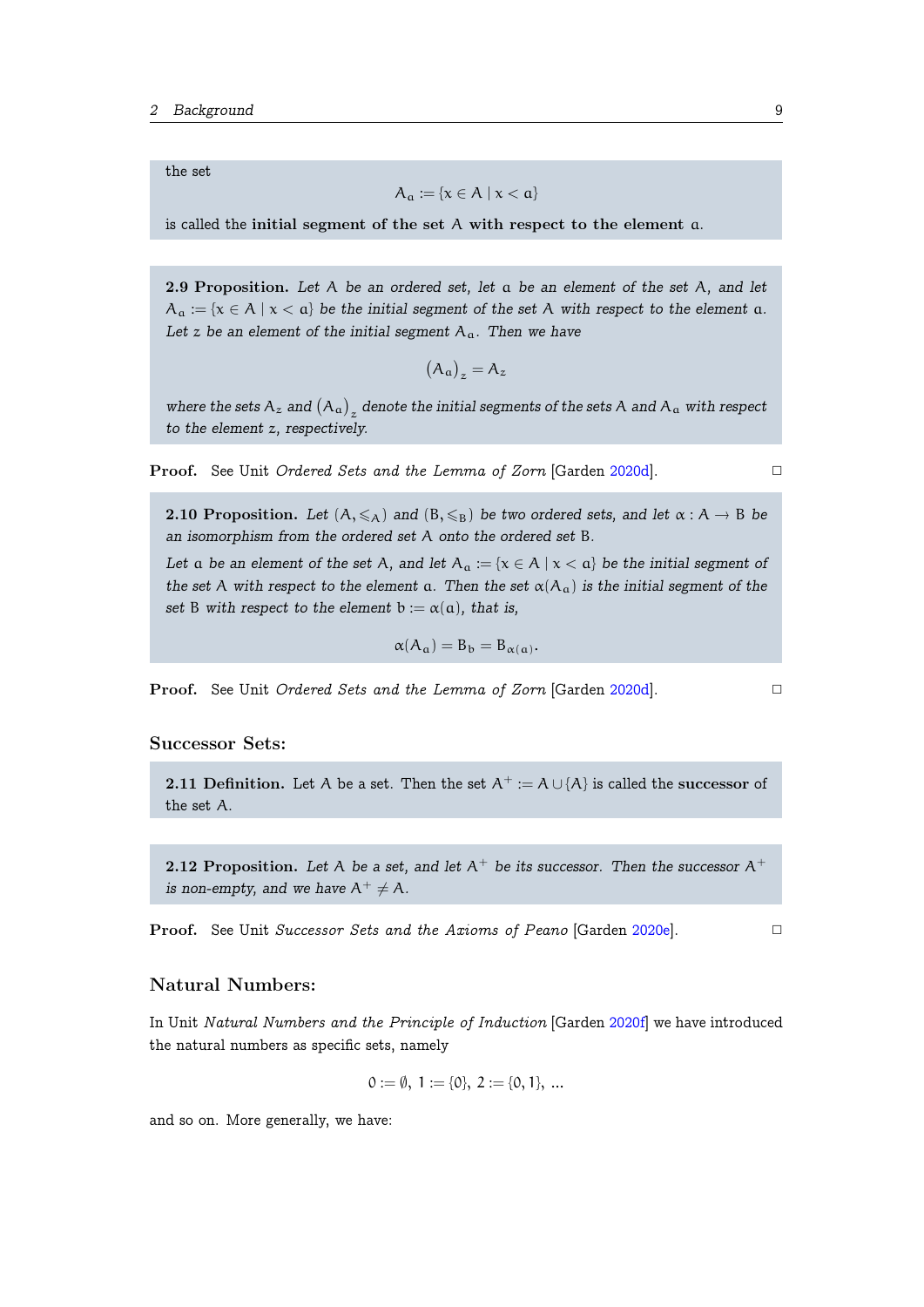<span id="page-10-2"></span>2.13 Theorem. *Let* n *be a natural number.*

*(a)* We have  $n + 1 = \{0, 1, 2, \ldots, n\}$ .

*(b)* For each natural number n, the set  $n + 1 := n \cup \{n\}$  is a natural number.

(c) We have  $(\mathbb{N}_0)_n := \{x \in \mathbb{N}_0 \mid x < n\} = n$  *(initial segment).* 

Proof. See Unit *Natural Numbers and the Principle of Induction* [Garden 2020f]. *✷*

## 3 Definition of Ordinal Numbers

<span id="page-10-0"></span>We will define ordinal numbers (Definition 3.2), and we will explain their elementary properties. In addition, we will see that each natural number is an ordinal number (Theorem 3.12) and that the set  $\mathbb{N}_0$  of the natural numbers is an ordinal number (Theorem 3.11).

## Definition of Ordinal Numbers:

Ordinal numbers are specific well-ordered sets. We start by recalling the definition of a wellordered set.

**3.1 Definition.** Let  $(A, \leq)$  be a totally ordered set.

(a) The pair  $(A, \leqslant)$  is called well-ordered if every non-empty subset X of the set A has a minimal element, that is, if for every subset  $X$  of the set  $A$  there exists an element  $z$  of the set X such that

 $z \leq x$  for all  $x \in X$ .

(b) If the pair  $(A, \leqslant)$  is well-ordered, then the order  $\leqslant$  is called a well-ordering.

For more details about well-ordered sets see Union *Well-Ordered Sets* [Garden 2020h].

**3.2 Definition.** Let  $A = (A, \leqslant)$  be a well-ordered set. The pair  $(A, \leqslant)$  is called an ordinal number if all elements a of the set A fulfill the following condition:

$$
\mathfrak{a} = \mathfrak{A}_{\mathfrak{a}} := \{ x \in \mathfrak{A} \mid x < \mathfrak{a} \},
$$

<span id="page-10-1"></span>that is, each element a of the set A equals the initial segment  $A_a$  of the set A with respect to the element a.

French / German. Ordinal Number = Nombre Ordinal = Ordinalzahl.

#### Elementary Properties of Ordinal Numbers:

We will need the following Proposition about well-ordered sets in the proof of Proposition 3.4

3.3 Proposition. Let  $(A, \leq)$  be a well-ordered set, and let B be a subset of the set A. *Then the set*  $B = (B, \leq)$  *(induced order) is also well-ordered.* 

Proof. See Unit *Well-Ordered Sets* [Garden 2020h]. *✷*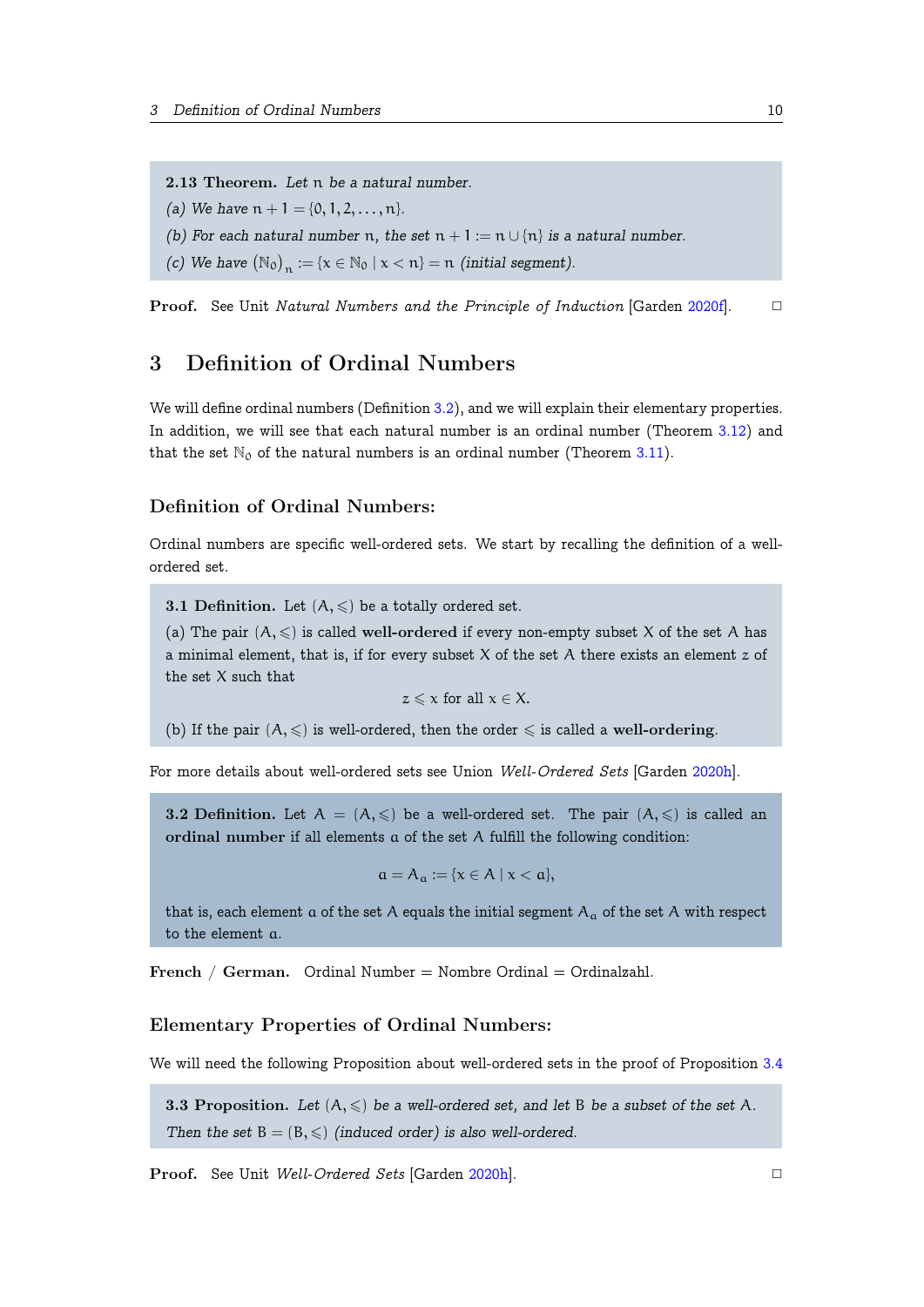<span id="page-11-2"></span>**3.4 Proposition.** Let  $A = (A, \leqslant)$  be an ordinal number, and let a be an element of the *set* A. Then the initial segment  $A_a := \{x \in A \mid x < a\}$  is also an ordinal number.

<span id="page-11-0"></span>**Proof.** Let a be an element of the set A. By Proposition 3.3, the initial segment  $A_{\alpha}$ equipped with the order induced by the order of the set  $A$  is also well-ordered. Since  $A$  is a totally ordered set, it follows from Proposition 2.9 that

$$
\big(A_\alpha\big)_z=A_z=z
$$

where  $(A_a)_z$  denotes the initial segment of the [set](#page-9-0)  $A_a$  with respect to the element z.  $\Box$ 

3.5 Proposition. Let  $(A, \leq_A)$  be an ordinal number. Then every element of the set A *is again an ordinal number.*

Proof. Let a be an element of the set A. By definition of an ordinal number, we have

$$
\mathfrak{a}=\mathfrak{A}_{\mathfrak{a}}=\{x\in\mathfrak{A}\mid x<\mathfrak{a}\}.
$$

By Proposition 3.4, the initial segment  $A_\alpha$  is again an ordinal number.  $\Box$ 

We will need the following proposition about well-ordered sets in the proof of Theorem 3.7

**3.6 Proposi[tion](#page-11-0).** Let  $A = (A, \leq_{A})$  be an ordered set, and let  $B = A \cup \{x\}$  be the one *point extension of the set* A *(Definition 2.5). If the pair*  $(A, \leq)$  *is well-ordered, then the pair*  $(B, \leq)$  *is well-ordered, too.* b  $\overline{\phantom{a}}$   $\overline{\phantom{a}}$ A

<span id="page-11-1"></span>Proof. See Unit *Well-Ordered Sets* [Garden 2020h]. *✷*

**3.7 Theorem.** Let  $A = (A, \leq_{A})$  be an ordinal number, and let  $A^{+} := A \cup \{A\}$  be the *successor set of the set* A *(Definition 2.11).* [Define t](#page-29-0)he pair  $(A^+, \leq A^+)$  to be the one point *extension (Definition 2.5) of the pair*  $(A, \leq_A)$ *. Then the pair*  $(A^+, \leq A^+)$  *is also an ordinal number.* 

**Proof.** By Proposition [3.6](#page-8-0), the pair  $(A^+, \leq_{A^+})$  $(A^+, \leq_{A^+})$  $(A^+, \leq_{A^+})$  is a well-ordered set.

Let a be an element of the set  $A^+ = A \cup \{A\}$ .

Case 1. *Suppose that the element* a *is contained in the set* A*.*

Since the pair  $(A, \leq_A)$  is [an](#page-11-1) ordinal number, it follows that

$$
\mathfrak{a}=A_{\mathfrak{a}}=\{x\in A\mid x<_A\mathfrak{a}\}=\{x\in A^+\mid x<_A^+\mathfrak{a}\}=\big(A^+\big)_{\mathfrak{a}}.
$$

Case 2. *Suppose that*  $a = A$ .

Then we have

$$
(A^+)_{\alpha} = \{x \in A^+ \mid x <_{A^+} \alpha\} = \{x \in A^+ \mid x <_{A^+} A\} = A = \alpha.
$$

Altogether, it follows that the pair  $(A^+, \leq A^+)$  is an ordinal number.  $\Box$ 

In Proposition 3.9 we will show that ordinal numbers are transitive set. Let us first recall what a transitive set is: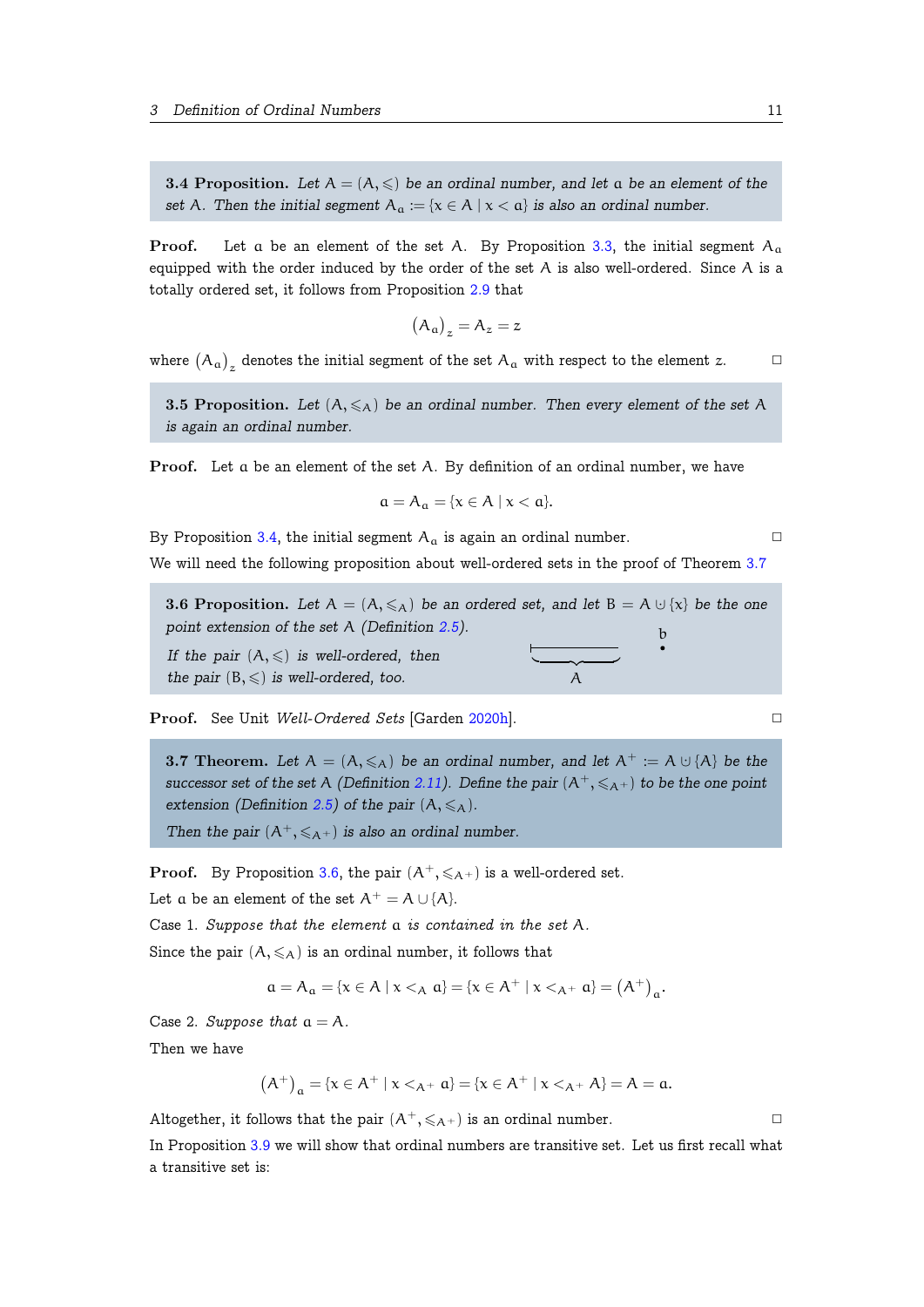<span id="page-12-2"></span>3.8 Definition. A set A is called a transitive set if every element of the set A is at the same time a subset of the set A.

French / German. Transitive set = Ensemble transitif = Transitive Menge.

**3.9 Proposition.** Let  $A = (A, \leq_A)$  be an ordinal number. If a is an element of the set A*, then the element* a *is also a subset of the set* A*, that is, the set* A *is a transitive set (Definition 3.8).*

<span id="page-12-0"></span>**Proof.** Let a be an element of the set A. Since the pair  $(A, \leq)$  is an ordinal number, we have

$$
\mathfrak{a} = A_{\mathfrak{a}} := \{ x \in A \mid x < \mathfrak{a} \} \subseteq A.
$$

 $\Box$ 

#### Ordinal Numbers and Natural Numbers:

We will need the following theorem for the proof of Theorem 3.11:

**3.10 Theorem.** The pair  $(\mathbb{N}_0, \leqslant)$  is well-ordered (where  $\leqslant$  denotes the standard order).

**Proof.** See Unit *Well-Ordered Sets* [Garden 2020h]. □

**3.11 Theorem.** *The pair*  $(N_0, \leqslant)$  *with the standard order is an ordinal number.* 

<span id="page-12-1"></span>**Proof.** By Theorem 3.10, the set  $\mathbb{N}_0$  is well-[ordered](#page-29-0). Let n be an element of the set  $\mathbb{N}_0$ . It follows from Theorem 2.13 that

$$
\big(\mathbb{N}_0\big)_n=\{x\in\mathbb{N}_0\mid x< n\}=n.
$$

 $\Box$ 

**3.12 Theorem.** Let n be a natural number, and let  $\leq$  be the standard order on the *natural numbers. Then the pair*  $(n, \leq)$  *(induced order) is an ordinal number.* 

**Proof.** The assertion follows from Theorem 3.11 and from Proposition 3.5. □

**3.13 Example.** By Theorem 3.11, the set  $\mathbb{N}_0$  is an ordinal number. It follows from Theorem 3.7 that the set  $\mathbb{N}_0^+ := \mathbb{N}_0 \cup {\mathbb{N}_0}$  is also an ordinal number.

### Historical Notes:

Ordinal numbers have been introduced by Georg Cantor. In a first step Cantor attributes to each totally ordered set an *order type* such that each totally ordered set has exactly one order type: eor<br>at<br>*tir*<br> $\bar{M}$ 

*Jeder geordneten Menge* M *kommt ein bestimmter* Ordnungstypus *oder kürzer ein bestimmter* Typus *zu, den wir mit*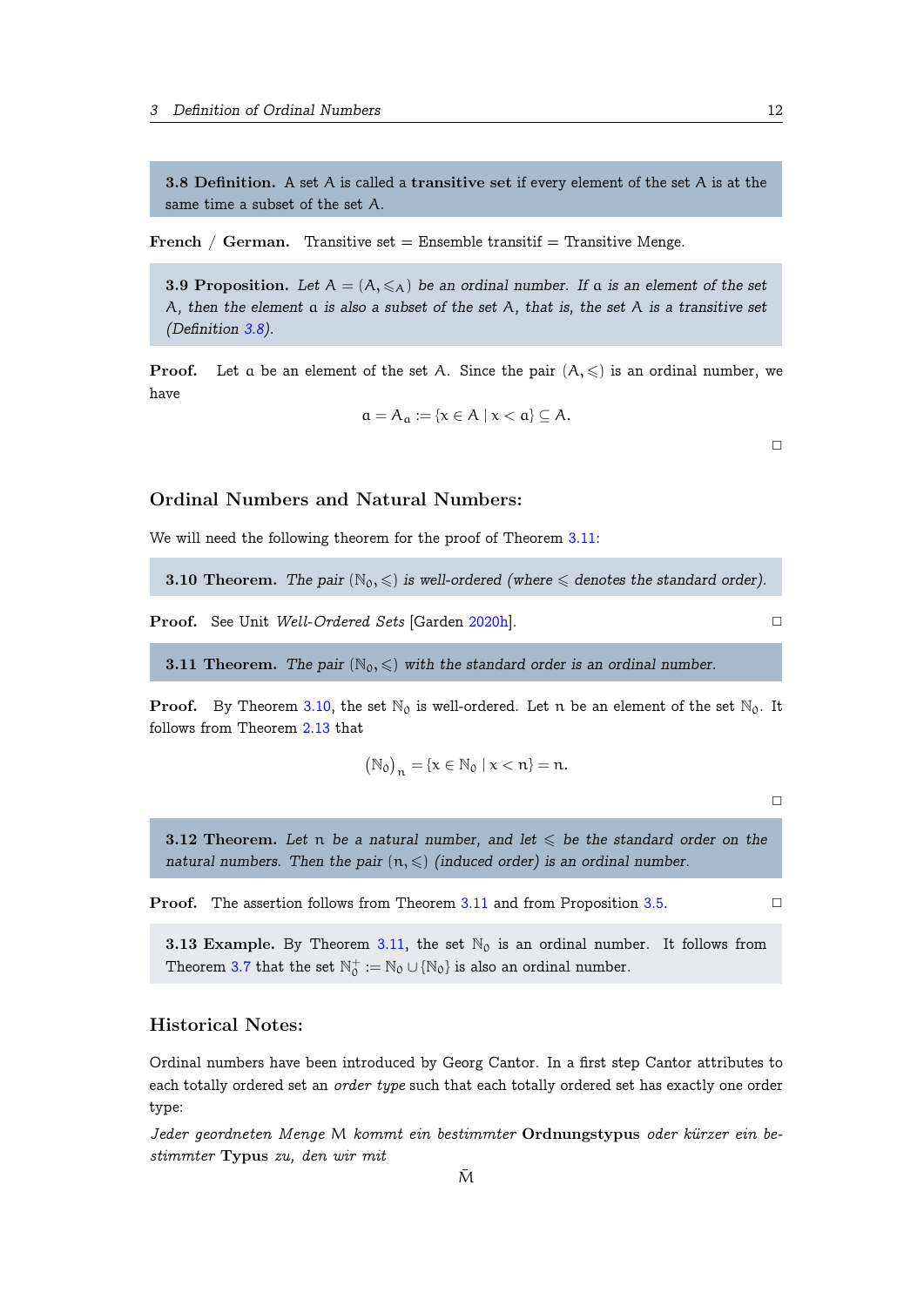<span id="page-13-0"></span>*bezeichnen wollen; hierunter verstehen wir den Allgemeinbegriff, welcher sich aus* M *ergibt, wenn wir nur von der Beschaffenheit der Elemente* m *abstrahieren, die Rangordnung unter ihnen aber beibehalten.* ir<br>it d<br>ype<br>M.

See [Cantor 1895, p. 497].

*Every ordered set* M *has a certain* order type *or, more briefly, a certain* type *which we want to denote by*

*By this we mean the general concept which results from* M *if we only abstract from the nature of the elements* m*, but retain the order among them. Every ordered set* M has a certain order type *or, more briefly, a certain type which we*<br>want to denote by<br> $\bar{M}$ .<br>*By this we mean the general concept which results from* M *if we only abstract from the*<br>nature of the

Later on, he uses the definition of a type to introduce the ordinal numbers:

*dies der Allgemeinbegriff, welcher sich aus* M *ergibt, wenn unter Festhaltung der Rangordnung ihrer Elemente von der Beschaffenheit der letzteren abstrahiert wird, so dass aus ihnen lauter Einsen werden, die in einem bestimmten Rangverhältnis zueinander stehen. [...] Accordinang ihrer Elemente von der Beschaffenheit der letzteren abstrahiert wird, so dass* aus ihnen lauter Einsen werden, die in einem bestimmten Rangverhältnis zueinander stehen. [...]<br>Den Ordnungstyp einer wohlgeordnet

*Den Ordnungstyp einer wohlgeordneten Menge* F *nennen wir die ihr zukommende* Ordnungszahl*.*

See [Cantor 1897, p. 216].

*general concept that arises from* M *if, while maintaining the order of its elements, the nature of t[he lat](#page-29-4)ter is abstracted, so that they become all ones that are in a certain order relation to one another. [...]*

*We call the order type of a well-ordered set* F *the* ordinal number *assigned to it.*

This definition is a bit vague since it is not really defined what the type of a well-ordered set is. Since isomorphism between ordered sets is reflexive, symmetric and transitive, one could think of the type of an ordered set as its equivalence class with respect to isomorphism. However, here we have the problem that neither the ordered sets nor even the well-ordered sets form a set (see Theorem 6.3) with the consequence that we cannot define an equivalence relation on the set of the well-ordered sets (since it does not exist) and therefore we do not get an equivalence class.

It was John von Ne[uma](#page-23-0)nn who found a solution by giving an alternative definition of ordinal numbers:

*Das Ziel der vorliegenden Arbeit ist: den Begriff der Cantorschen Ordnungszahl eindeutig und konkret zu fassen. [...]*

*Wir wollen eigentlich den Satz "Jede Ordnungszahl ist der Typus der Menge aller ihr vorangehenden Ornungszahlen" zur Grundlage unserer Überlegungen machen. Damit aber der vage Begriff "Typus" vermieden werde, in dieser Form: "Jede Ordnungszahl ist die Menge der Menge aller ihr vorangehenden Ornungszahlen."*

See [von Neumann 1922, p. 199].

*The aim of the present work is to define Cantor's term ordinal number clearly and concretely. [...]*

*We actually want [to m](#page-29-5)ake the sentence "Every ordinal number is the type of the set of all preceding ordinal numbers" as the basis of our considerations. But so that the vague*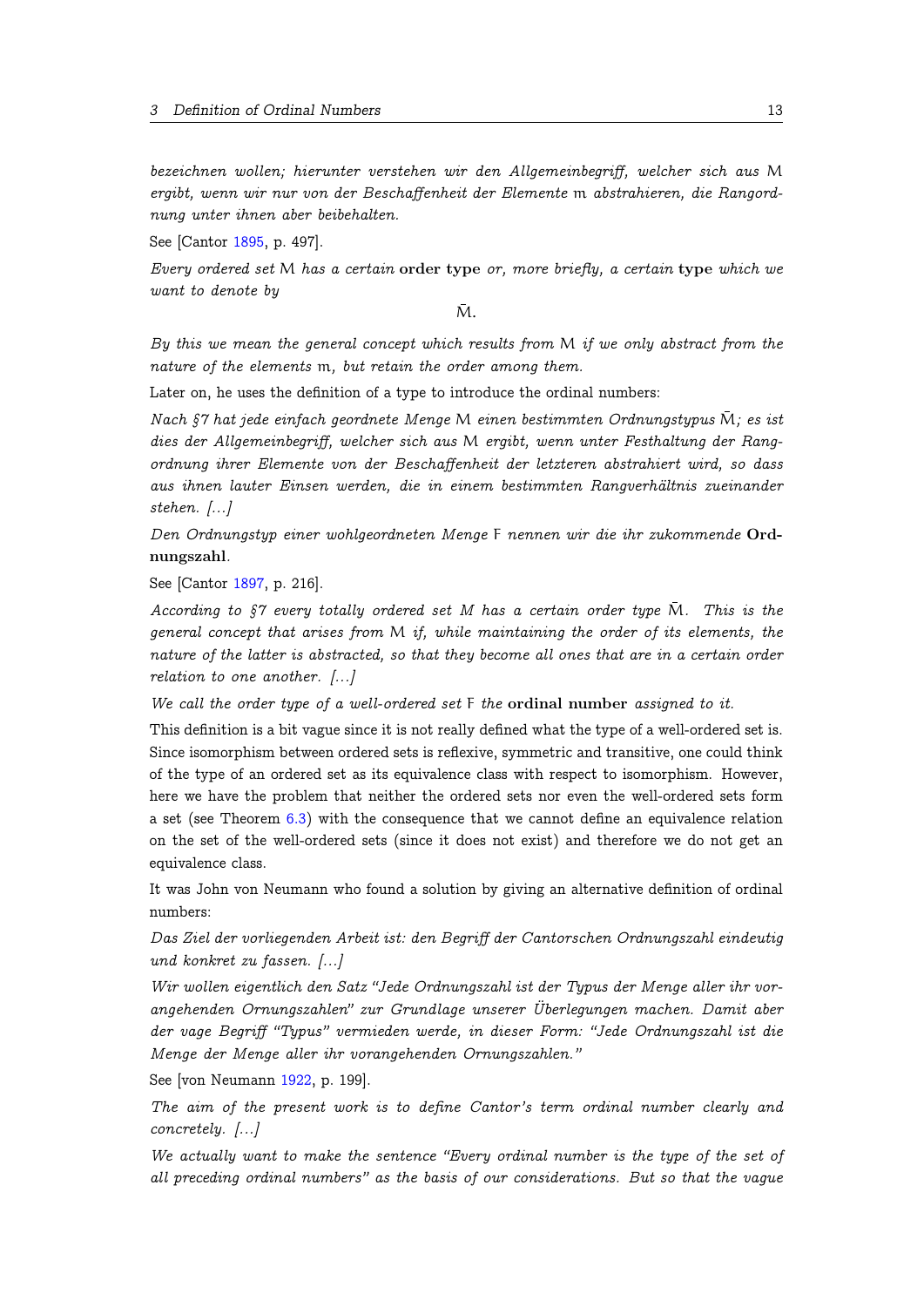<span id="page-14-0"></span>*term "type" is avoided, in this form: "Every ordinal number is the set of the set of all ordinal numbers preceding it."*

von Neumann's formal definition of an ordinal number is as follows:

Ξ *sei eine wohlgeordnete Menge. Wir nennen eine Funktion* f(x)*, die in* Ξ *definiert ist, eine* Zählung *von* Ξ*, wenn für alle Elemente* x *von* Ξ

$$
f(x) = M\big(f(y); y \in A(x, \Xi)\big)
$$

*ist. Wenn* f(x) *eine Zählung von* Ξ *ist, so nennen wir*

$$
M\big(f(x);x\in\Xi\big)
$$

*eine* Ordnungszahl *von* Ξ*.*

See [von Neumann 1922, p. 200].

*Let* Ξ *be a well-ordered set. We call a function* f(x)*, defined in* Ξ*, a* count *of* Ξ *if for all elements* x *of* Ξ *we have*

$$
f(x) = M\big(f(y); y \in A(x, \Xi)\big).
$$

*If* f(x) *is a count of* Ξ*, then we call*

$$
M\big(f(x);x\in\Xi\big)
$$

*an* ordinal number *of* Ξ*.*

Let us translate von Neumann's terminology into our terminology:  $A(x, \Xi)$  stands for the initial segment  $\Xi_x$  of the set  $\Xi$  with respect to the element x.  $M(f(x); x \in \Xi)$  simply means  ${f(x) | x \in \Xi}$ . Hence, we may formulate the definition of von Neumann as follows:

Let A be a well-ordered set, and let  $f : A \rightarrow B$  be a function with the property that

$$
f(x) = \{f(y) \mid y \in A_x\},\
$$

then the function f : A  $\rightarrow$  B is called a count of the set A. In this case the set  $\{f(x) | x \in A\}$ is called an ordinal number.

von Neumann does not explain what the set B is, but he refers to the axiom of substitution (see Unit *Families and the Axiom of Choice* [Garden 2020c]) for its existence.

Finally, von Neumann obtains the following characterization of ordinal numbers:

- 9. P *ist dann und nur dann eine Ordnungszahl, wenn es*
- *1. eine durch Subsumption ordnungsfähige Menge v[on Me](#page-29-6)ngen ist,*
- *2. seine Subsumptionsordnung eine Wohlordnung ist,*
- *3. für jedes Element* ξ *von* P *stets* ξ = A(ξ, P) *ist.*

See [von Neumann 1922, p. 203].

- 9. P *is an ordinal number if and only if*
- *1. it is a set of sets ordered by subsumption,*
- *2. its subsumptio[n ord](#page-29-5)er is a well-ordering,*
- *3. for every element*  $\xi$  *of* P *there is always*  $\xi = A(\xi, P)$ *.*

A set P of sets is called *ordered by subsumption* if we have A *⊆* B or B *⊆* A for all elements (sets) of the set P. The subsumption order of P is the order *⊆*. This characterization is almost the same as our Definition 3.2 of an ordinal number.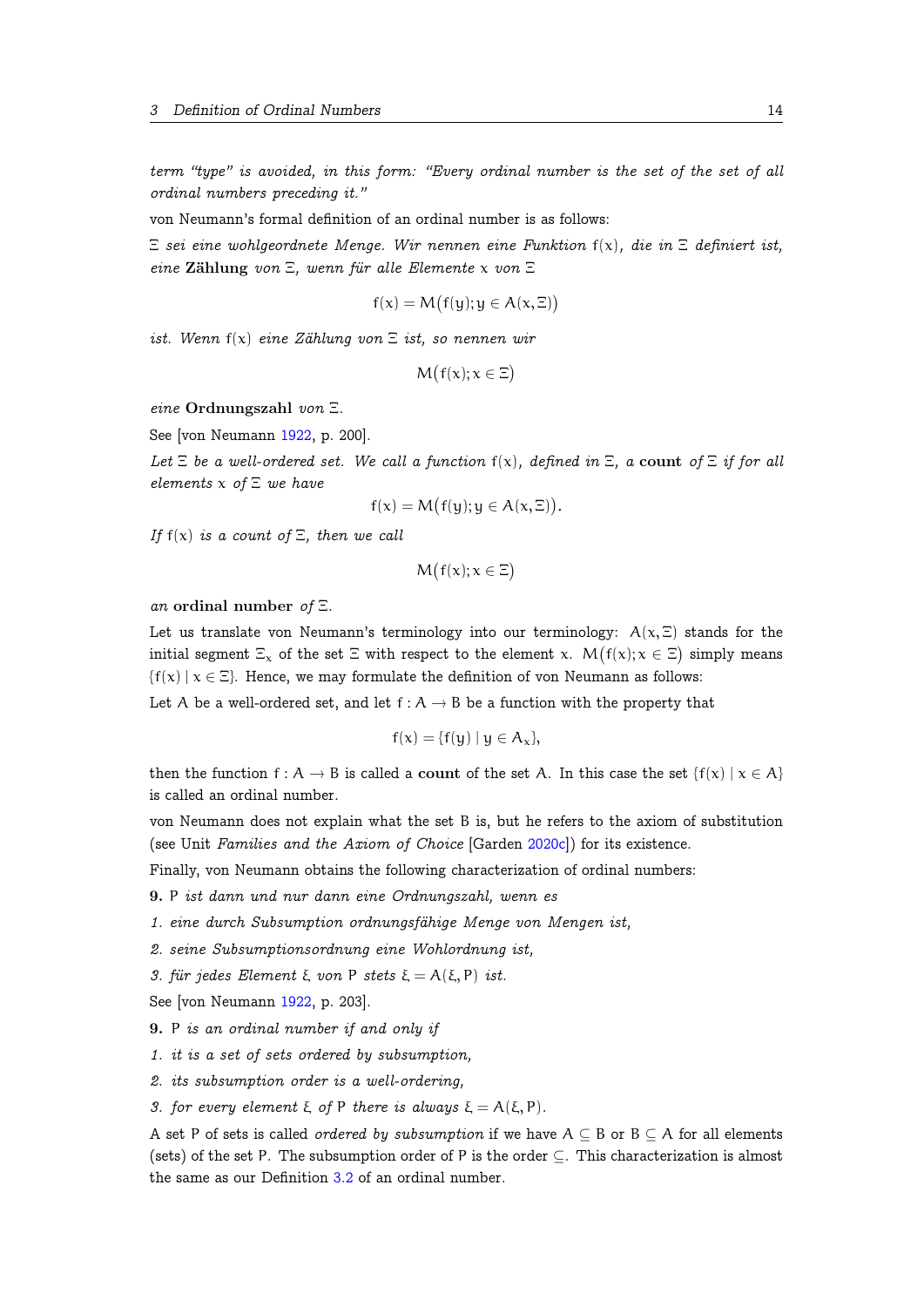## <span id="page-15-2"></span>4 Isomorphisms between Ordinal Numbers

We will explain the following two important results about ordinal numbers:

<span id="page-15-0"></span>(i) Isomorphic ordinal numbers are equal (Theorem 4.2).

(ii) For two diferent ordinal numbers A and B we either have A *∈* B and A *⊂* B or we have B *∈* A and B *⊂* A (Theorem 4.6). In particular, we have for each two ordinal numbers that

$$
A\in B \Leftrightarrow A\subset B.
$$

See Theorem 4.9.

#### Isomorphisms between Ordinal Numbers:

We shall prove Theorem 4.2 by transfinite induction. Let us first recall this method:

4.1 Theorem. (Principle of Transfinite Induction) Let  $(A, \leqslant)$  be a well-ordered *set. For an element* z *[of th](#page-15-1)e set* A*, we denote by*

$$
A_z := \{x \in A \mid x < z\}
$$

*the initial segment of the set* A *with respect to the element* z*. Let* B *be a subset of the set* A *fulfilling the following condition:*

 $A_z \mapsto z$ : For all elements z of the set A, it follows from  $A_z \subseteq B$  that the element z is *contained in the set* B*.*

*Then we have*  $B = A$ *.* 

Proof. See Unit *Well-Ordered Sets* [Garden 2020h].

4.2 Theorem. Let  $(A, \leq_A)$  and  $(B, \leq_B)$  be two ordinal numbers which are isomorphic *as ordered sets (Definition 2.6).*

*(a)* We have  $(A, \leq A) = (B, \leq_B)$ , that is, the ordinal numbers are identical.

<span id="page-15-1"></span>*(b)* Let  $\alpha$  :  $(A, \leq_A) \rightarrow (B, \leq_B)$  be an isomorphism from the ordered set A onto the ordered *set* B. Then we have  $\alpha(x) = x$  $\alpha(x) = x$  $\alpha(x) = x$  for all elements x of the set A.

Proof. We shall prove (a) and (b) in common by transfinite induction. For, let

$$
\alpha: (A,\leqslant_A)\to (B,\leqslant_B)
$$

be an isomorphism from the ordered set A onto the ordered set B, and let

$$
M:=\{x\in A\mid \alpha(x)=x\}.
$$

Step 1. We will show by transfinite induction that  $M = A$ :

 $A_a \mapsto a$ : Let a be an element of the set A such that the initial segment  $A_a := \{x \in A \mid x < a\}$ is a subset of the set M. Then we have

$$
\alpha(x) = x \text{ for all } x \in A_{\alpha}.
$$

$$
\Box
$$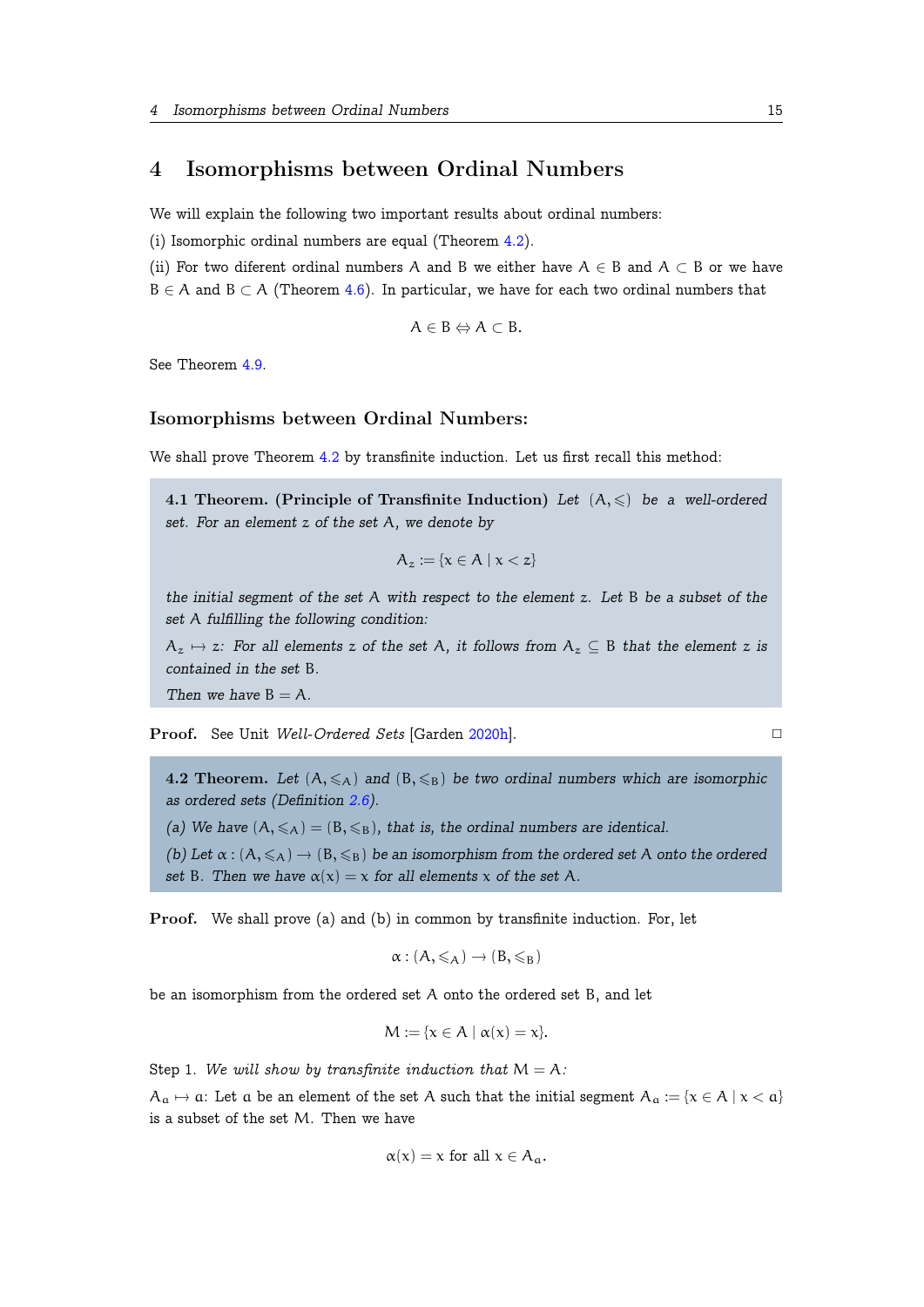<span id="page-16-0"></span>Let  $b := \alpha(a)$ . Since the set B is an ordinal number, we have  $b = B_b$ . We claim that  $a = A_a = B_b = b$ :

In order to show that the initial segment  $A_a$  is a subset of the initial segment  $B_b$ , let x be an element of the initial segment A<sub>a</sub>. Since  $x < a$  and  $\alpha(x) = x$ , it follows that

$$
x=\alpha(x)<\alpha(a)=b.
$$

Hence, the element  $x$  is contained in the initial segment  $B_b$ .

In order to show that the initial segment  $B_b$  is a subset of the initial segment  $A_a$ , let y be an element of the initial segment  ${\rm B_b},$  and let  ${\rm x}:=\alpha^{-1}({\rm y}).$  Since  ${\rm y}<{\rm b},$  we have

$$
x = \alpha^{-1}(y) < \alpha^{-1}(b) = a
$$

that is, the element x is contained in the initial segment  $A_{\alpha}$ . It follows that

$$
y=\alpha(x)=x\in A_{\alpha}.
$$

Hence, the element y is contained in the initial segment  $A_a$ .

It follows that

$$
\alpha(\mathfrak{a}) = \mathfrak{b} = \mathfrak{B}_{\mathfrak{b}} = \mathfrak{A}_{\mathfrak{a}} = \mathfrak{a}.
$$

Hence, the element a is contained in the set M. By transfinite induction, we get  $M = A$ . Step 2. *We have*  $(A, \leq A) = (B, \leq B)$ :

It follows from Step 1 that

$$
B = \{ \alpha(x) \mid x \in A \} = \{ x \mid x \in A \} = A.
$$

The equation  $(A, \leq_A) = (B, \leq_B)$  follows from the fact that the mapping  $\alpha : A \to B$  is an isomorphism. isomorphism.

4.3 Remark. My first idea for a short proof of Theorem 4.2 was the equation

$$
\alpha(\mathfrak{a}) = \alpha(A_{\mathfrak{a}}) = {\alpha(x) | x \in A_{\mathfrak{a}}} = {x | x \in A_{\mathfrak{a}}} = A_{\mathfrak{a}} = \mathfrak{a}.
$$

But, the equation  $\alpha(A_a) = {\alpha(x) | x \in A_a}$  is not correct. [In t](#page-15-1)his context the set  $A_a$  is an element of the set A which is mapped by the mapping  $\alpha$  to an element of the set B. The equation  $\alpha(A_\alpha) = {\alpha(x) | x \in A_\alpha}$  is a second meaning of the term  $\alpha(A_\alpha)$  which may not be applied here.

For more details see Unit *Functions and Equivalent Sets* [Garden 2020b].

4.4 Proposition. Let  $(A, \leq)$  be an ordinal number. Then the automorphism group Aut(A) of A is trivial, that is,  $Aut(A) = {id}$ .

**Proof.** The assertion follows from Theorem 4.2. ◯

#### Relation between two arbitrary Ordinal Numbers:

We will need the following result about well-ordered sets in the proof of Theorem 4.6: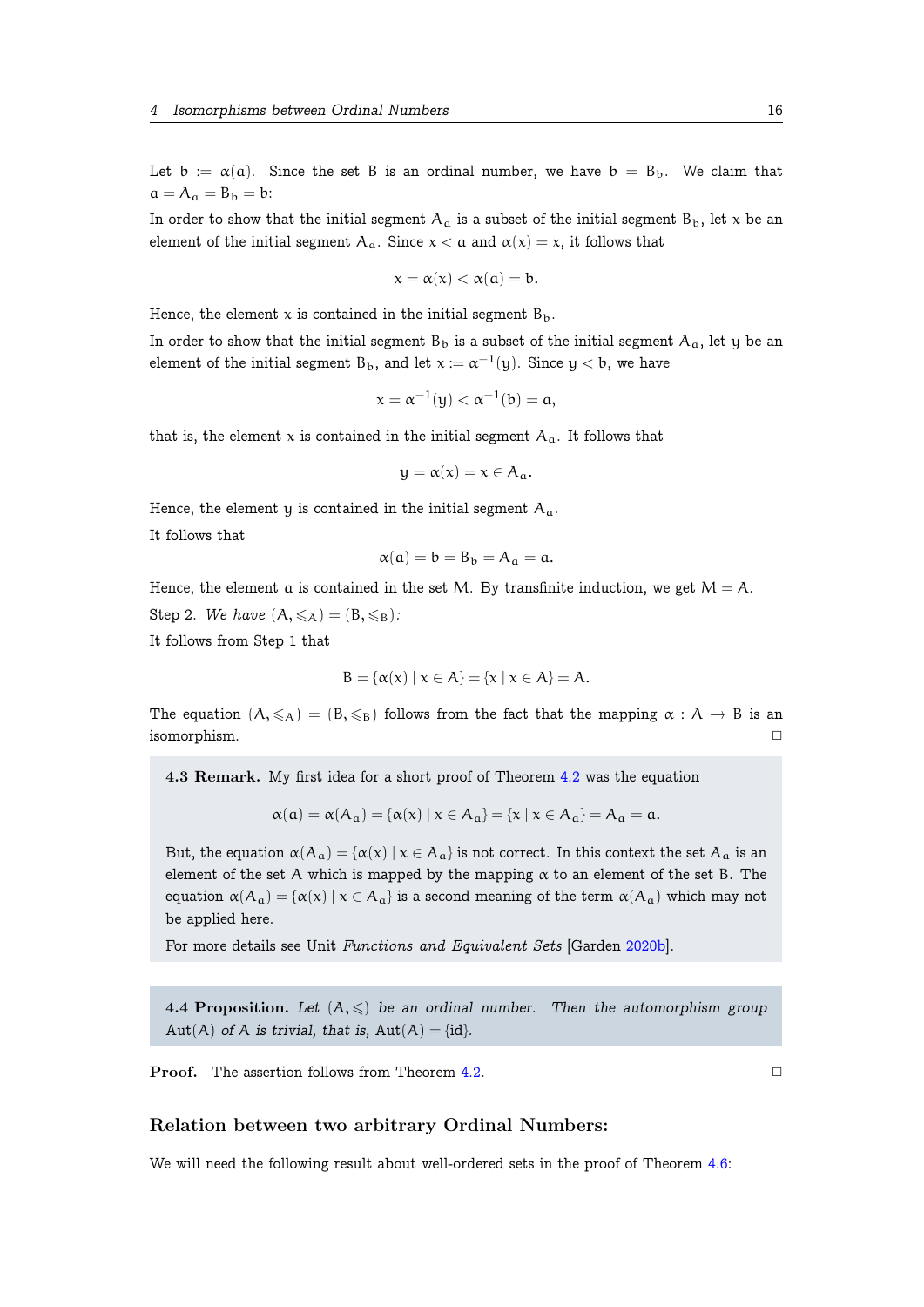<span id="page-17-2"></span>4.5 Theorem. Let  $(A, \leqslant_A)$  and  $(B, \leqslant_B)$  be two well-ordered sets. Then one of the fol*lowing cases occurs:*

*(i) The sets* A *and* B *are isomorphic.*

<span id="page-17-0"></span>*(ii) There exists an element* a *of the set* A *such that the set* B *is isomorphic to the initial segment*  $A_a := \{x \in A \mid x < A_a\}$  *of the set* A.

*(iii) There exists an element* b *of the set* B *such that the set* A *is isomorphic to the initial segment*  $B_b := \{y \in B \mid y \leq_B b\}$  *of the set* B.

Proof. See Unit *Well-Ordered Sets* [Garden 2020h]. *✷*

4.6 Theorem. Let  $A = (A, \leqslant_A)$  and  $B = (B, \leqslant_B)$  be two ordinal numbers. Then exactly *one of the following cases occurs:*

*(i)* We have  $(A, \leq_A) = (B, \leq_B)$ .

<span id="page-17-1"></span>*(ii)* We have  $A = b = B_b$  for some element b of the set B, and the order  $\leq_A$  is induced *by the order*  $\leq_B$ *. In particular, we have*  $A \in B$  *and*  $A \subset B$ *.* 

*(iii)* We have  $B = a = A_a$  *for some element* a *of the set* A, and the order  $\leq_B$  *is induced by the order*  $\leq_{A}$ *. In particular, we have*  $B \in A$  *and*  $B \subset A$ *.* 

**Proof.** Since the pairs  $(A, \leq_A)$  and  $(B, \leq_B)$  are well-ordered set, it follows from Theorem 4.5 that one of the following cases occurs:

(i) We have  $(A, \leqslant_A) \cong (B, \leqslant_B)$ .

(ii) The pair  $(A, \leq A)$  is isomorphic to the pair  $(B_b, \leq B)$  where  $B_b$  denotes the initial segment [wit](#page-17-0)h respect to some element b of the set B and  $\leq_B$  is the order on the initial segment B<sub>b</sub> induced by the order  $\leq_B$  on the set B.

(iii) The pair  $(B, \leq_B)$  is isomorphic to the pair  $(A_\alpha, \leq_A)$  where  $A_\alpha$  denotes the initial segment with respect to some element a of the set A and  $\leq_{\mathcal{A}}$  is the order on the initial segment  $A_{\alpha}$ induced by the order  $\leqslant_A$  on the set A.

Case (i): It follows from Theorem 4.2 that  $(A, \leq_A) = (B, \leq_B)$ .

Case (ii): By Proposition 3.4, the pair  $(B_b, \leq B)$  (induced order) is an ordinal number. Since B is an ordinal number, we have  $b = B_b$ . By Theorem 4.2, it follows from  $(A, \leq A) \cong (B_b, \leq_B)$ that  $(A, \leqslant_A) = (B_b, \leqslant_B)$ .

[Case](#page-11-0) (iii) is analogous to Case (ii). **◯** 

4.7 Remark. For two *ordinal numbers*  $(A, \leq A)$  and  $(B, \leq_B)$ , it follows from Theorem 4.6 that we do not have to distinguish between the orders  $\leq_{A}$  and  $\leq_{B}$  because we either have  $\leqslant_A = \leqslant_B$  or we have  $A \subset B$  and the order  $\leqslant_A$  is induced by the order  $\leqslant_B$  or we have  $B \subset A$  and the order  $\leq B$  is induced by the order  $\leq A$ .

[We](#page-17-1) therefore will denote an ordinal number  $(A, \leq_A)$  just by  $(A, \leq)$ . Note that this cannot be extended to *well-ordered sets* in general.

In the proof of Theorem 4.9 we will need the following consequence of the axiom of foundation: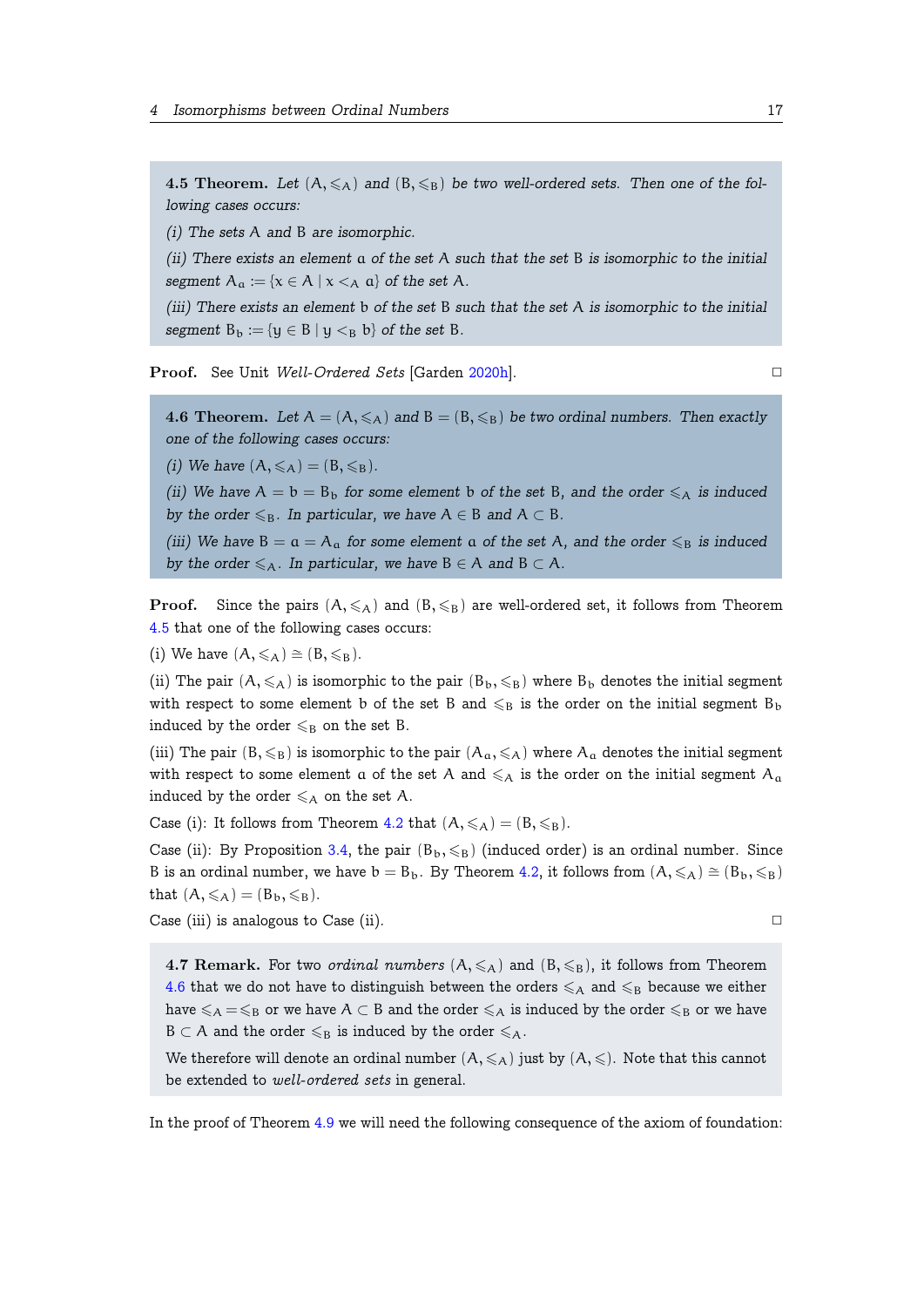<span id="page-18-1"></span>4.8 Theorem. *Let* A *and* B *be two sets. (a)* IF  $A \in B$ , then we have  $A \neq B$ . *(b)* If  $A \in B$ , then we have  $B \notin A$ .

**Proof.** See Unit *Unions and Intersections of Sets* [Garden 2020a]. □

4.9 Theorem. Let  $A = (A, \leqslant)$  and  $B = (B, \leqslant)$  be two ordinal numbers. Then the *following two conditions are equivalent:*

*(i)* The set A is an element of the set B, that is,  $A \in B$ .

<span id="page-18-0"></span>*(ii)* The set A *is a proper subset of the set* B, that *is*,  $A \subset B$ *.* 

**Proof.** (i)  $\Rightarrow$  (ii) Suppose that  $A \in B$ . By Theorem 4.8, we have  $A \neq B$  and  $B \notin A$ . It follows from Theorem 4.6, that we have  $A \in B$  and  $A \subset B$ .

(ii)  $\Rightarrow$  (i) Suppose that A ⊂ B. It follows that A  $\neq$  B and B  $\not\subset$  A. By Theorem 4.6, we have A *∈* B and A *⊂* B. *✷*

## Historical Notes:

Theorem 4.2 (isomorphic ordinal numbers are equal) is due to von Neumann:

14. Ξ *und* H *seien wohlgeordnete Mengen.* Ξ *und* H *sind dann und nur dann einander*  $\ddot{a}$ *hnlich, wenn*  $OZ(\Xi) = OZ(H)$  *ist.* 

See [von [Neu](#page-15-1)mann 1922, p. 206].

14. Let  $\Xi$  and H be two well-ordered sets.  $\Xi$  and H are similar if and only if  $OZ(\Xi)$  = OZ(H)*.*

Similar means iso[morph](#page-29-5)ic.  $OZ(X)$  denotes the ordinal number isomorphic to the well-ordered set X. von Neumann has also shown that ordinal numbers are well-ordered. So Theorem 4.2 is an easy consequence of Theorem 14 of von Neumann.

Theorem 4.6 (two ordinal numbers are either equal or one is an initial segment of the other) is due to Cantor:

A. *Sind* α *und* β *zwei beliebige Ordnungszahlen, so ist entweder* α = β *oder* α < β *oder*  $β < α$ .

See [Cantor 1897, p. 216].

**A.** If α und β are two arbitrary ordinal numbers, then we have either  $\alpha = \beta$  or  $\alpha < \beta$  or β < α*.*

Note that in [this](#page-29-4) paper of Cantor  $\alpha < \beta$  means that the ordinal number  $\alpha$  is an initial segment of the ordinal number  $β$ .

Theorem 4.6 has also been shown by von Neumann:

15. Ξ *ist dann und nur dann einem Abschnitt in* H *ähnlich, wenn* OZ(Ξ) *⊂* OZ(H) *ist.* See [von Neumann 1922, p. 206].

15.  $\Xi$  *is [sim](#page-17-1)ilar to an initial segment of* H *if and only if*  $OZ(\Xi) \subset OZ(H)$ *.* 

The sets  $\Xi$  and H are assumed to be well-ordered. As before Theorem 4.6 is an easy consequence of Theorem 15 of v[on Ne](#page-29-5)umann.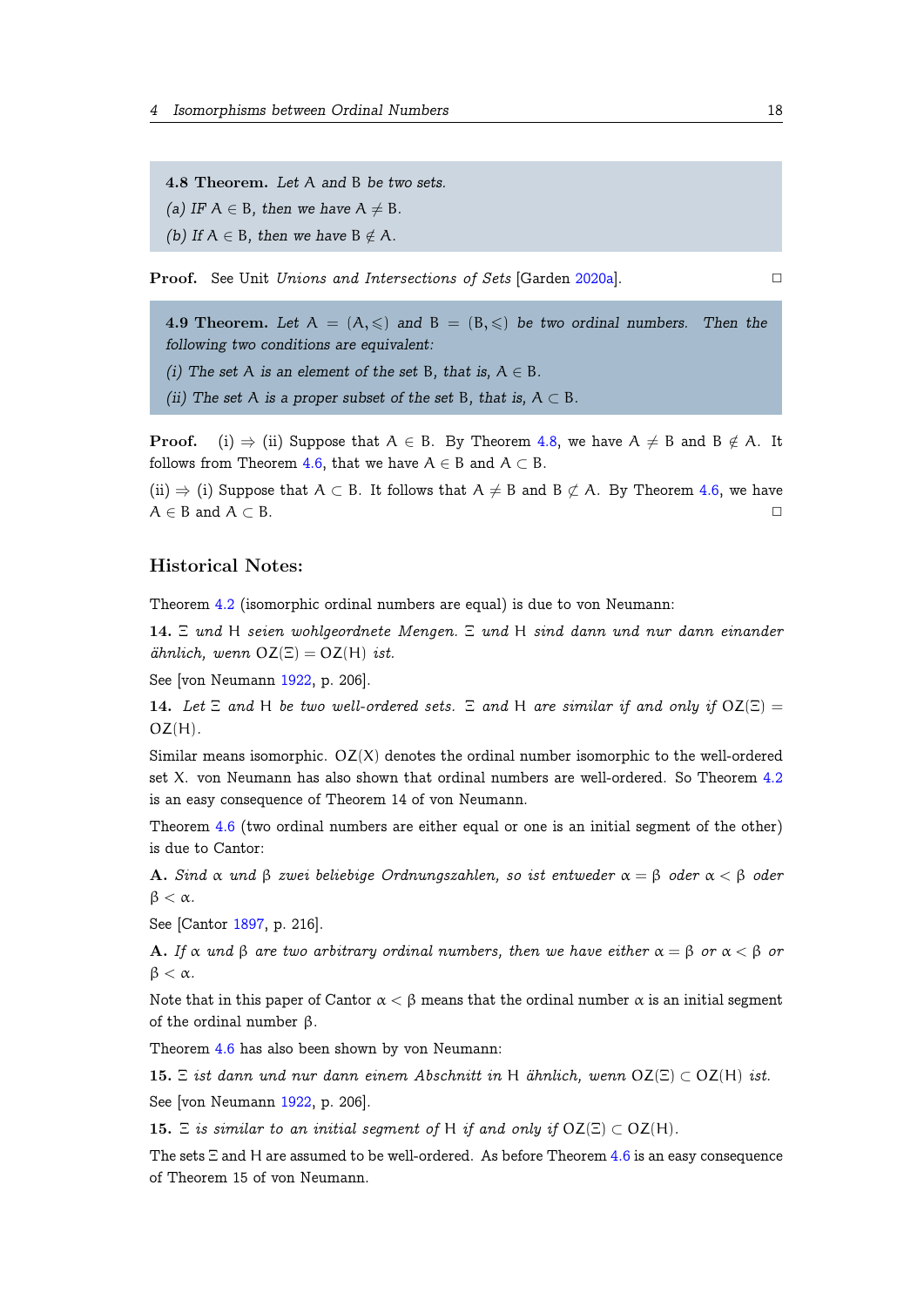<span id="page-19-2"></span>Theorem 4.9 (an element of an ordinal number is a proper subset of this ordinal number and vice versa) is due to von Neumann:

10. *[...] Wir können den jetzt bewiesenen Satz auch so aussprechen: Wenn* P*,* Q *Ordnungszah[len](#page-18-0) sind, so ist*  $P \subset Q$  *mit*  $P \in Q$  *gleichbedeutend.* 

See [von Neumann 1922, p. 204].

10. *We can formulate the theorem that has just been proven as follows: If* P *and* Q *are ordinal numbers, then*  $P \subset Q$  *is equivalent to*  $P \in Q$ *.* 

## 5 The Standard Order on the Ordinal Numbers

<span id="page-19-0"></span>We will define the standard order on the ordinal numbers (Definition 5.1), and we will see that the first ordinal numbers are the natural numbers followed by the set  $\mathbb{N}_0$  of all natural numbers (Theorem 5.5). The most important result of this section is the fact that every set of ordinal numbers is well-ordered (Theorem 5.6).

#### Definition of t[he](#page-20-0) Standard Order on the Ordinal Numbers:

5.1 Definition. Let  $A = (A, \leqslant)$  and  $B = (B, \leqslant)$  be two ordinal numbers. We define the order

 $A \leq B$  if and only if  $A \subseteq B$ .

The so defined order  $\leq$  is called the standard order on the ordinal numbers (see Remark 5.4).

French / German. Standard order on the ordinal numbers  $=$  Ordre standard sur les nombres o[rdin](#page-20-1)als = Standardordnung auf den Ordinalzahlen.

#### Elementary Properties of the Order on the Ordinal Numbers:

- 5.2 Proposition. Let  $(A, \leq), (B, \leq)$  and  $(C, \leq)$  be three ordinal numbers.
- *(a)* We have  $A \leq A$ .
- *(b)* If  $A \leq B$  *and*  $B \leq A$ *, then we have*  $A = B$ *.*
- <span id="page-19-1"></span>*(c)* If  $A \leq B$  *and*  $B \leq C$ *, then we have*  $A \leq C$ *.*

**Proof.** The assertions follow directly from the definition that  $A \leq B$  if and only if  $A \subseteq B$ .  $\Box$ 

5.3 Theorem. *Let* A *be a set of ordinal numbers. Then the standard order on the ordinal numbers (Definition 5.1) is a total order on the set* A*.*

**Proof.** By Proposition 5.2, the relation  $\leq$  is an order on the set A. It follows from Theorem 4.6 that we have

$$
A \subseteq B \text{ or } B \subseteq A
$$

for all ordinal numbers A [an](#page-19-1)d B of the set A implying that we have  $A \leq B$  or  $B \leq A$  for all [ord](#page-17-1)inal numbers A and B of the set  $A$ .  $\Box$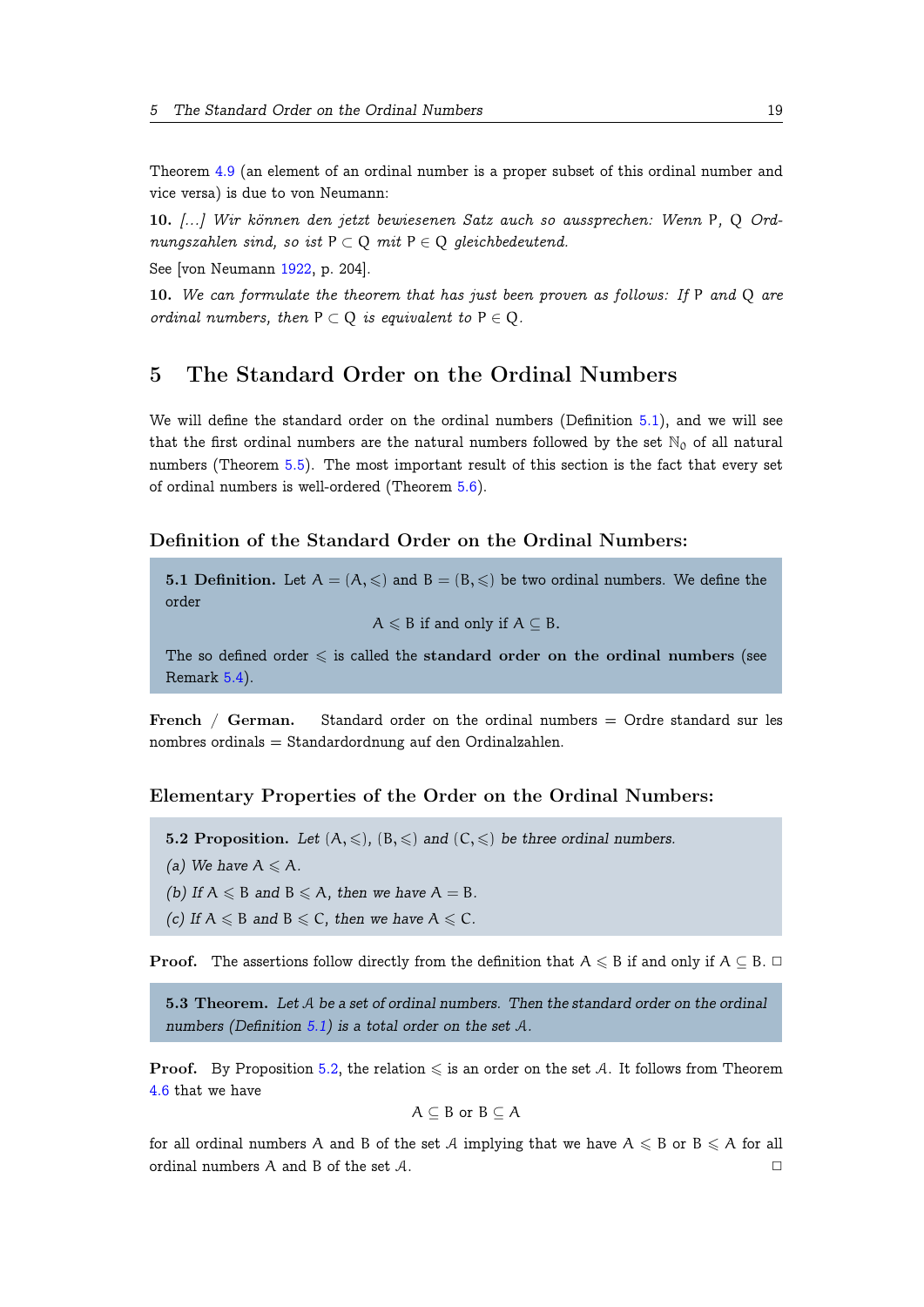<span id="page-20-3"></span>5.4 Remark. We shall see in Theorem 6.3 that there does not exist a set containing all ordinal numbers. Hence, the standard order on the ordinal numbers (Definition 5.1) is not an order on the set of all ordinal numbers (because this set does not exist), but an order on every set of ordinal numbers ([Theo](#page-23-0)rem 5.3).

<span id="page-20-1"></span>5.5 Theorem. *Let* A *be an ordinal number. Then exactly one of the following possibilities occurs:*

- *(i)* There is a natural number n such that  $A = n$ .
- <span id="page-20-0"></span>*(ii)* We have  $\mathbb{N}_0 \leqslant A$ .

**Proof.** By Theorem 5.3, the set  $\{A, \mathbb{N}_0\}$  is totally ordered. In particular, we have  $A < \mathbb{N}_0$  or  $\mathbb{N}_0 \leqslant A$ . If  $A < \mathbb{N}_0$ , then, by Theorem 4.6, there exists an element n of the set  $\mathbb{N}_0$  such that

$$
A = \big(\mathbb{N}_0\big)_n = \{x \in \mathbb{N}_0 \mid x < n\}.
$$

By Theorem 2.13, we have

$$
A = \{x \in \mathbb{N}_0 \mid x < n\} = n.
$$

 $\Box$ 

5.6 Theorem. Let A be a set of ordinal numbers. Then the pair  $(A, \leq)$  is well-ordered  $where \leq$  *denotes the standard order on the ordinal numbers.* 

<span id="page-20-2"></span>**Proof.** Let  $\mathcal E$  be a non-empty subset of the set  $\mathcal A$ , and let  $E$  be an element of the set  $\mathcal E$ .

Case 1. *Suppose that we have*  $E \leq X$  *for all elements* X *of the set*  $\mathcal{E}$ *.* 

Then the set E is a minimal element of the set  $\mathcal{E}$ , and there is nothing to show.

Case 2. *Suppose that there exists an element* D *of the set* E *such that* D < E*.*



By Theorem 4.9, the element D is contained in the set E implying that the set E *∩ E* is nonempty. Since the set E is well-ordered, there exists a minimal element M of the set E *∩* E. In particular, M is an element of the set  $\mathcal E$  implying that the set M is an ordinal number.

Since the set [M](#page-18-0) is a minimal element of the set E *∩* E and since the set D is contained in the set  $E \cap E$ , it follows that  $M \le D$ . Since  $D < E$ , we get  $M < E$ .

Let X be an element of the set  $\mathcal{E}$ . If  $E \leqslant X$ , then we have  $M < E \leqslant X$ .

If  $X < E$ , then, by Theorem 4.9, the element X is contained in the set E. In particular, the set X is contained in the set  $E \cap E$  implying that  $M \leqslant X$ .

Hence, the element M is the minimal element of the set  $\mathcal E$  implying that the set A is wellordered. *✷*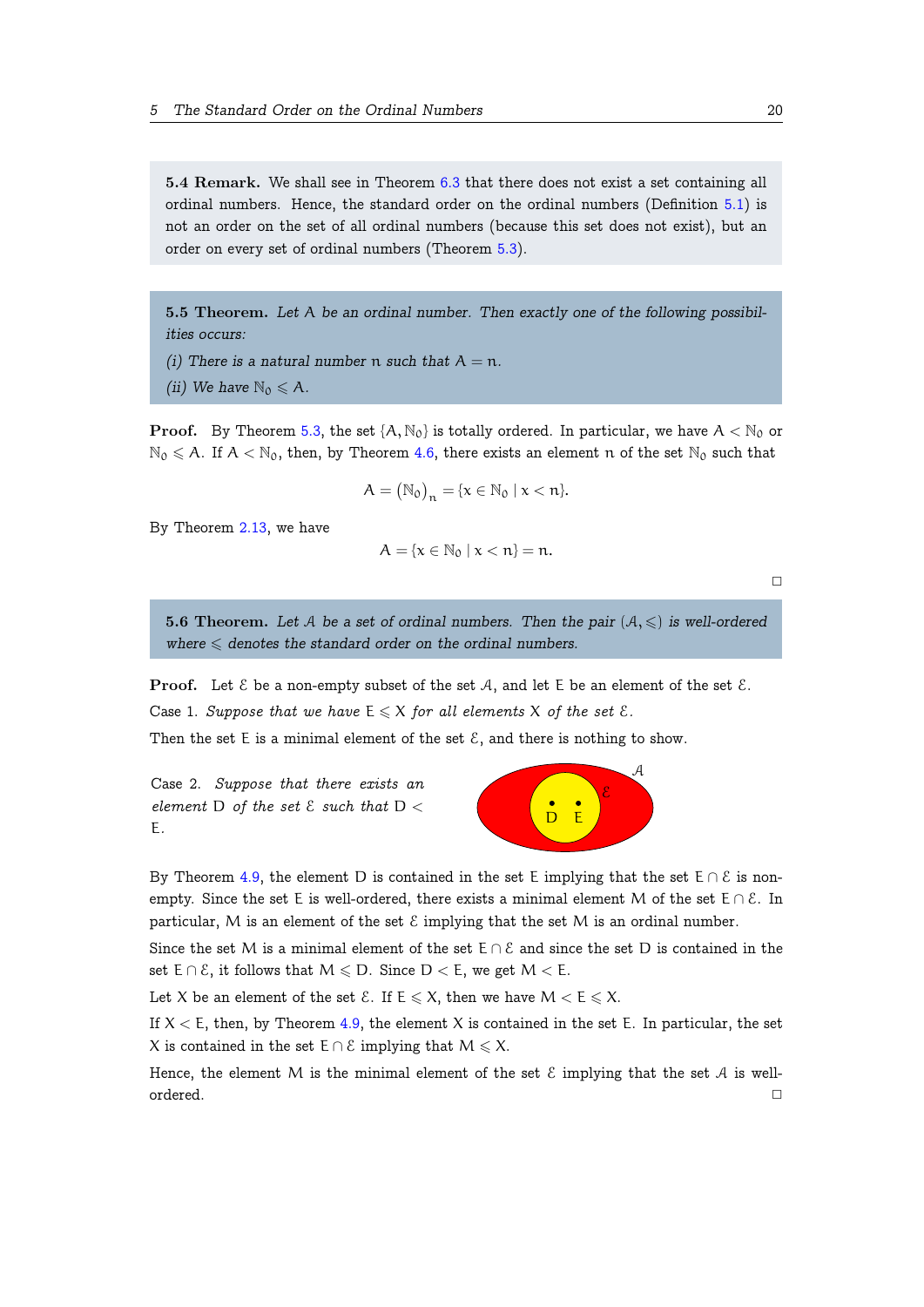## <span id="page-21-2"></span>Historical Notes:

Theorem 5.6 (a set of ordinal numbers is well-ordered) is due to von Neumann:

12. *Sei* U *eine Menge von Ordnungszahlen. [...] Die Subsuptionsordnung von* U *ist aber eine Wohlordnung.*

See [von [Neu](#page-20-2)mann 1922, p. 205].

12. *Let* U *be a set of ordinal numbers. [...] The ordering by subsumption is a wellordering.*

Note that the (quit[e tric](#page-29-5)ky) proof of Theorem 5.6 also stems from von Neumann.

## 6 The Theorem of Burali-Forti

<span id="page-21-0"></span>The two main results of this section are the fact that the union of a family of ordinal numbers is again an ordinal number (Theorem 6.1) and the Theorem of Burali-Forti saying that the ordinal numbers do not form a set (Theorem 6.3).

### The Union of Ordinal Numb[ers](#page-21-1):

The following theorem is an important tool to construct new ordinal numbers from given ones:

6.1 Theorem. *Let* A *be a set of ordinal numbers, and let*

$$
S:=\bigcup_{X\in\mathcal{A}}X.
$$

<span id="page-21-1"></span>*(a) The set* S *is an ordinal number.*

*(b) The ordinal number* S *is the only ordinal number with the following properties:*

*(i)* We have  $A \le S$  *for all ordinal numbers* A *of the set* A.

*(ii)* If T is an ordinal number such that  $A \leq T$  for all ordinal numbers A of the set A, *then we have*  $S \leq T$ 

*Note that the ordinal number* S *is not necessarily contained in the set* A*.*

Proof. (a) By Proposition 3.5, every element of an ordinal number is an ordinal number. It follows that each element  $\emptyset \neq X$  of the set A is a set of ordinal numbers implying that the set

$$
S := \bigcup_{X \in \mathcal{A}} X
$$

is a set of ordinal numbers.

It follows from Theorem 5.6 that the set S is well-ordered. In order to show that the set S is an ordinal number, let s be an element of the set S. We have to show that

$$
s = S_s \text{ where } S_s := \{x \in S \mid x < s\}.
$$

Since we have

$$
s\in S=\bigcup_{X\in\mathcal{A}}X,
$$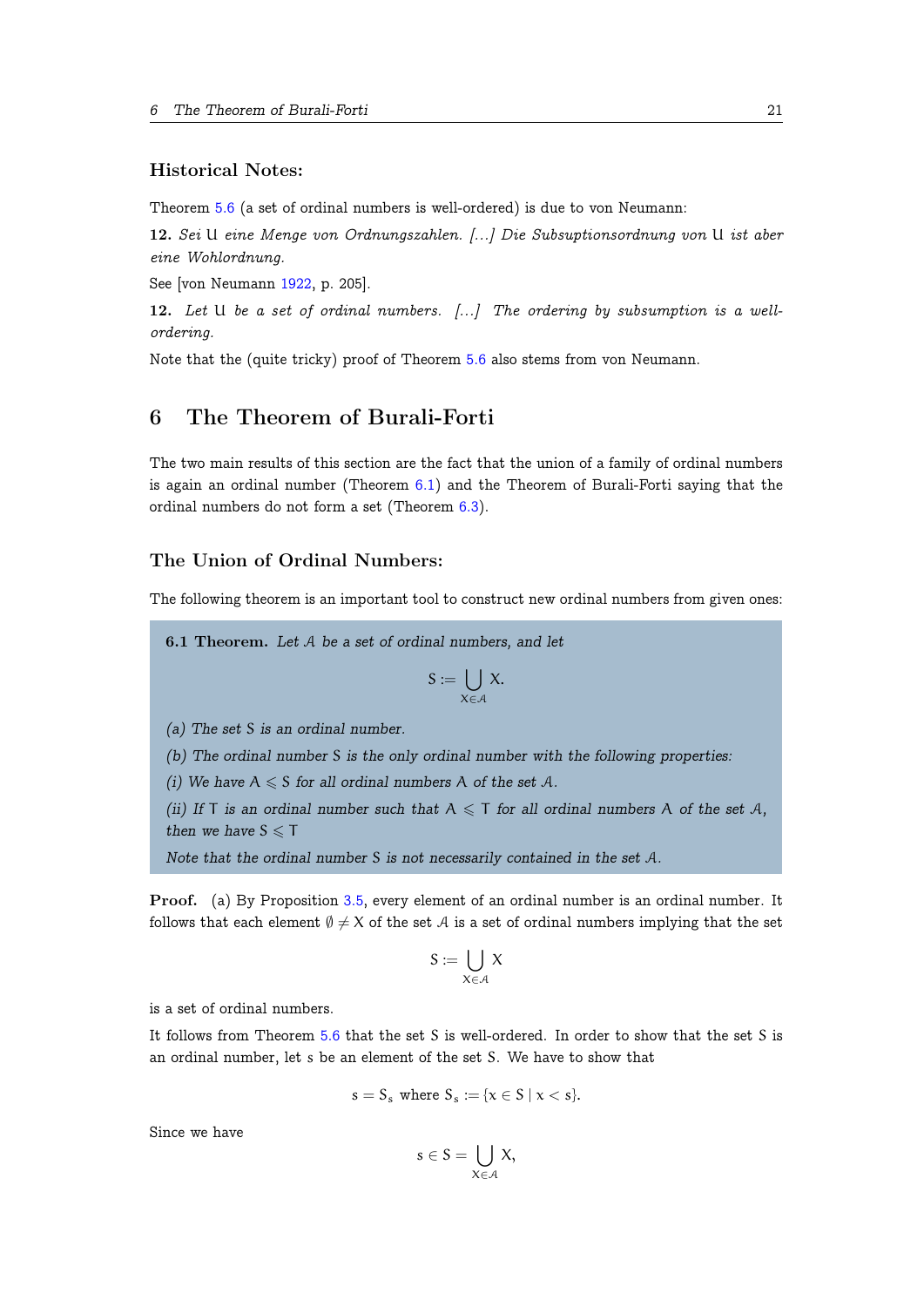there exists a set A of the set A containing the element s. Since the set A is an ordinal number, we have  $s = A_s := \{x \in A \mid x < s\}$ . Since the set A is a subset of the set S, we have

$$
A_s = \{x \in A \mid x < s\} \subseteq \{x \in S \mid x < s\} = S_s.
$$

In order to show that the set  $S_s$  is a subset of the set  $A_s$ , let t be an element of the set  $S_s$ . Since

$$
t\in S=\bigcup_{X\in\mathcal{A}}X,
$$

there exists a set B of the set  $A$  containing the element t.

If the set B is a subset of the set A, then the element t is contained in the set A.

If the set A is a subset of the set B, then the element s is contained in the set B. Since the set B is an ordinal number, we have

$$
s=B_s:=\{x\in B\mid x
$$

Since the element t is contained in the set  $S_s$ , we have  $t < s$  implying that

$$
t\in B_s=s=A_s.
$$

It follows that the element t is contained in the set  $A_s$  implying that the set  $S_s$  is a subset of the set  $A_s$ . Since the set  $A_s$  is a subset of the set  $S_s$ , we obtain

$$
s=A_s=S_s.
$$

(b) Let

$$
S:=\bigcup_{X\in\mathcal{A}}X.
$$

By (a), the set S is an ordinal number.

Step 1. We have  $A \leq S$  for all sets A of the set A:

Let  $A$  be a set of the set  $A$ . Since we have

 $X \leq S$  if and only if  $X \subseteq S$  for all ordinal numbers X (Definition 5.1),

it follows from

$$
A \subseteq \bigcup_{X \in \mathcal{A}} X = S
$$

that the set A is a subset of the set S. In particular, we have  $A \leq S$ .

Step 2. *Let* T *be an ordinal number such that*

$$
X\leqslant \mathsf{T} \text{ for all } X\in \mathcal{A}.
$$

*Then we have*  $S \leq T$ *:* 

It follows from  $X \leq T$  for all sets X of the set A that

$$
S=\bigcup_{X\in\mathcal{A}}X\subseteq T,
$$

hence,  $S \subseteq T$  implying that  $S \leq T$ .

Step 3. *The ordinal number* S *is uniquely determined:*

Obviously, the element S is the maximum (Definition 2.3) of the set A *∪* {S}. It follows from Proposition 2.4 that the ordinal number S is uniquely determined. □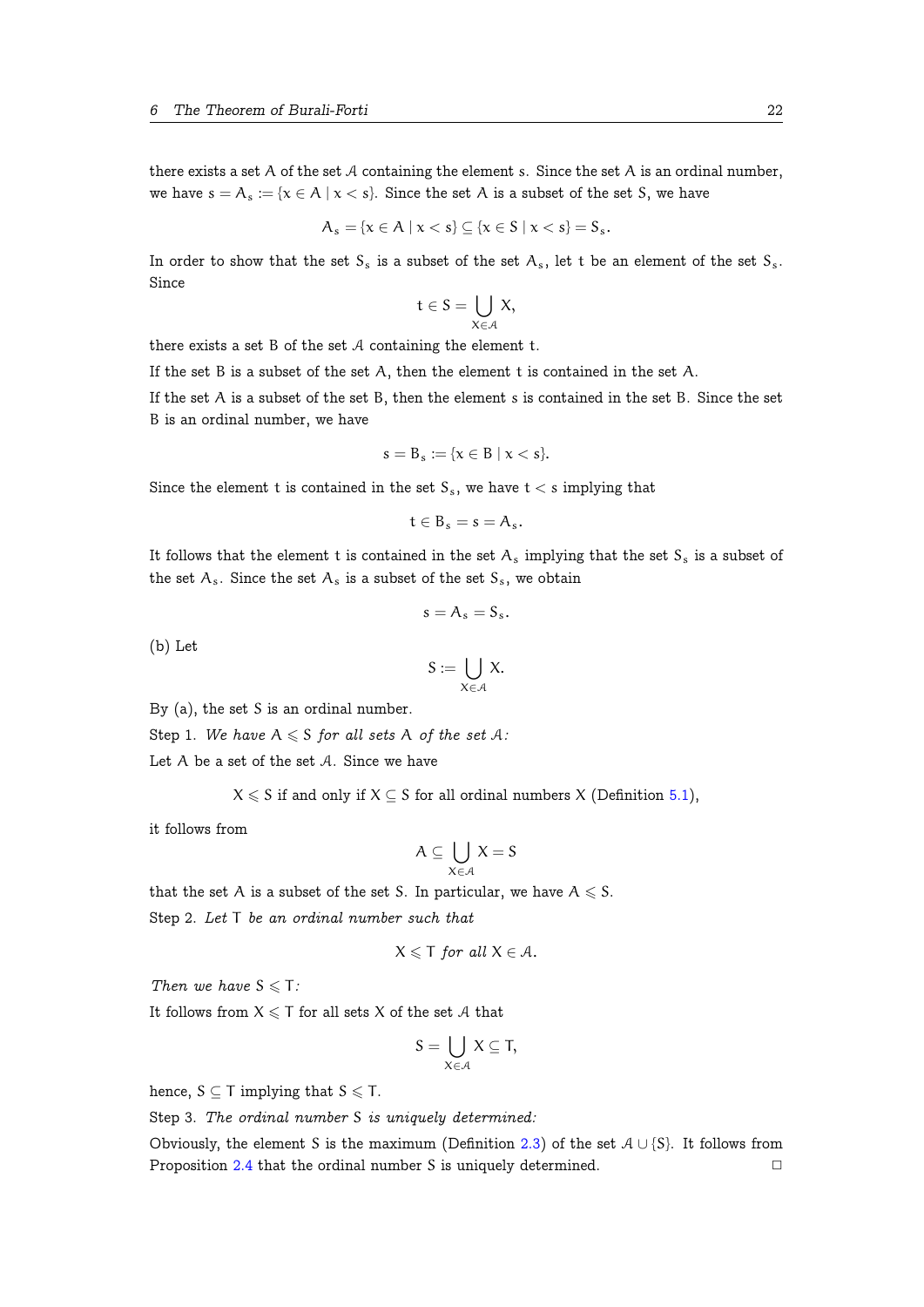<span id="page-23-1"></span>6.2 Examples. (a) Let  $A := \{0, 3, 5\}$ . The set A is a set of ordinal numbers, but no ordinal number itself. We have

$$
\bigcup_{X \in \mathcal{A}} X = 0 \cup 3 \cup 5 = \emptyset \cup \{0, 1, 2\} \cup \{0, 1, 2, 3, 4\} = \{0, 1, 2, 3, 4\} = 5
$$

which is of course an ordinal number.

(b) Let  $\mathcal{B} := \{2(n+1) \mid n \in \mathbb{N}_0\}$ . The set  $\mathcal{B}$  is a set of ordinal numbers, but no ordinal number itself. We have

$$
\bigcup_{X\in\mathcal{B}}X=\bigcup_{n\in\mathbb{N}_0}2(n+1)=\bigcup_{n\in\mathbb{N}_0}\{0,1,\ldots,2n+1\}=\mathbb{N}_0
$$

which is of course an ordinal number.

## The Non-Existence of the Set of all Ordinal Numbers:

6.3 Theorem. (Burali-Forti) *The ordinal numbers do not form a set. In other words, there is not set* A *with the property that*

A *∈* A *if and only if* A *is an ordinal number*.

<span id="page-23-0"></span>**Proof.** Assume that there exists a set  $A$  of all ordinal numbers. By Theorem 6.1, the set

$$
S:=\bigcup_{X\in\mathcal{A}}X.
$$

is an ordinal number with

$$
X \leqslant S \text{ for all } X \in \mathcal{A}.
$$

Let  $S^+$  be the successor of the set S. By Theorem 3.7, the set  $S^+$  is an ordinal number such

### Historical Notes:

that  $S < S^+$ . Since the set *A* consists of all ordinal numbers, this yields a contradiction. *△*<br> **Historical Notes:**<br>
Theorem 6.3 (the ordinal numbers do not form a set) is due to Cesare Burali-Forti. The<br>
information Theorem 6.3 (the ordinal numbers do not form a set) is due to Cesare Burali-Forti. The information is distributed over the paper [Burali-Forti 1897]:

See [Bura[li-Fo](#page-23-0)rti 1897, p. 163]. **[11] [11] historical Notes:**<br>**Theorem 6.3 (the ordinal nu[mber](#page-29-7)s do not form a set) is due to Cesare Burali-<br>information is distributed over the paper [Burali-Forti 1897]:<br>***[...]**allora* **(No,**  $\bar{\epsilon}$  **>)** *indicate in* Theorem 6.3 (the ordinal numbers do not form a set) is due to Cesare Burali-Forti. The<br>information is distributed over the paper [Burali-Forti 1897]:<br>[...] allora (No,  $\bar{\epsilon}$  >) indica la classe dei numeeri ordinali ordi *E...] allora*  $(No, \bar{\epsilon} >)$ <br>
See [Burali-Forti 1897<br> *E...] then*  $(No, \bar{\epsilon} >)$  *i*<br>
In other words, Bural<br>
has already shown the<br>
32.  $(No, \bar{\epsilon} >) \in Kpo$ .

has already show[n tha](#page-29-7)t we have  $X \subseteq Y$  or  $Y \subseteq X$  for all ordinal numbers X and Y. For the class of ordinal numbers in ascending order.<br>
In other words, Burali-Forti assumes that the set  $(No, \bar{\epsilon} >)$  of the ordinal numbers exists. He<br>
has already shown that we have  $X \subseteq Y$  or  $Y \subseteq X$  for all ordinal numbe

**32.** 
$$
(\text{No}, \overline{\epsilon}>) \in \text{Kpo}
$$
.

See [Burali-Forti 1897, p. 163].

well-ordered. (No, ε >)*.*

*[...] possiamo p[orre](#page-29-7)*

33. Ω = T *′*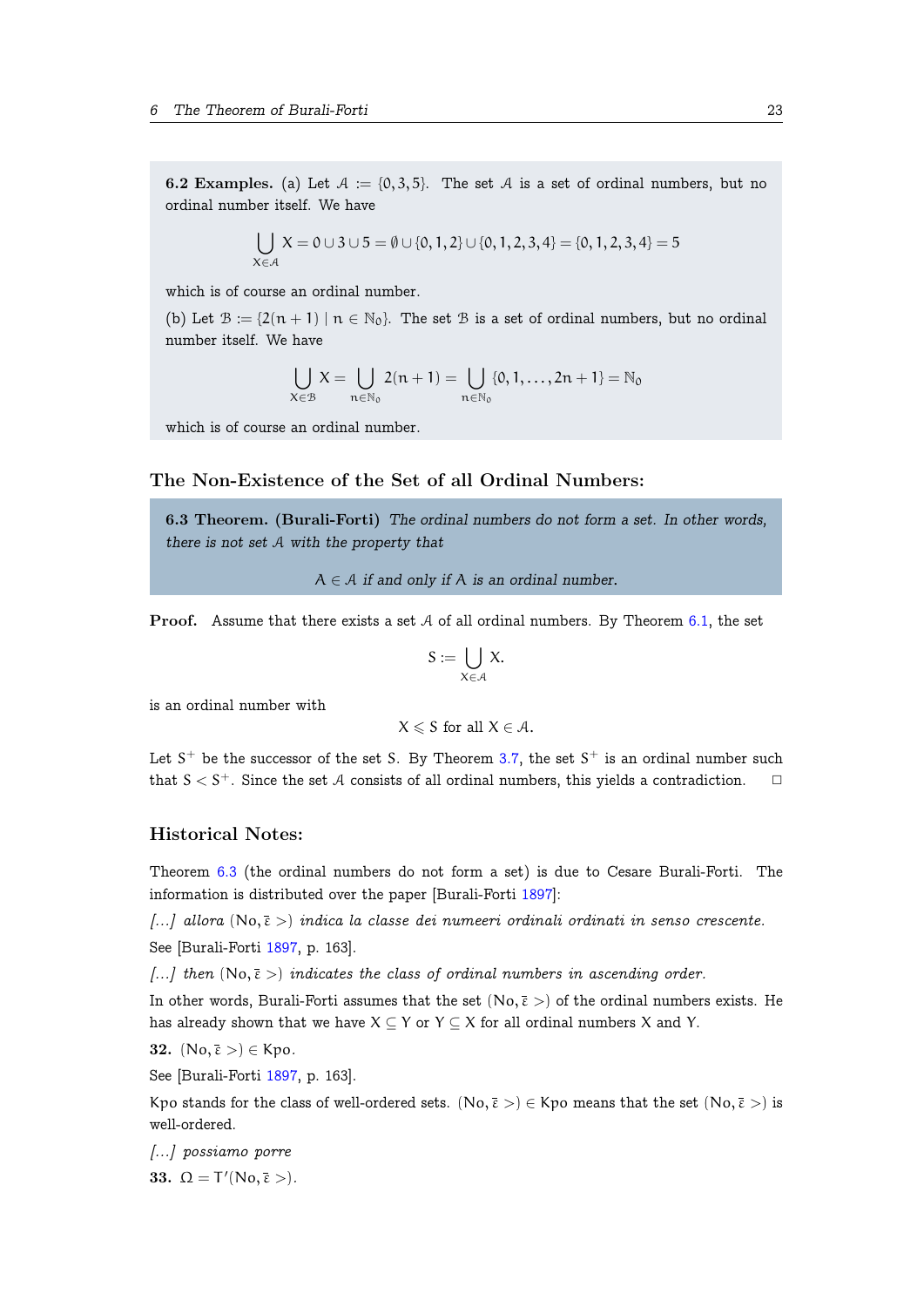<span id="page-24-2"></span>See [Burali-Forti 1897, p. 163].

*[...] we can set*

33. Ω = T *′* dered Sets<br>Forti 1897<br>*ι set*<br>(Νο, ε >)*.* 

 $\mathsf{T}'(\mathsf{X})$  stands for [the o](#page-29-7)rdinal number of a well-ordered set. This means that  $\Omega$  denotes the See [Burali-Forti 1897, p. 163].<br>
[...] we can set<br>
33.  $\Omega = T'(No, \bar{\epsilon}>)$ .<br>  $T'(X)$  stands for the ordinal number of a well-ordered set. This means that<br>
ordinal number of the set  $(No, \bar{\epsilon}>)$  of all ordinal numbers in ascend

*[...] abbiamo, in virtù delle prop. 34, 26, 29*

$$
\Omega+1>\Omega;\ \Omega+1\leqslant\Omega
$$

*che, per le prop. 21, 22, risultano contradittorie.*

See [Burali-Forti 1897, p. 164].

*[...] we have, in view of Proposition 34, 26, 29*

$$
\Omega+1>\Omega;\,\Omega+1\leqslant\Omega
$$

*which yields a contradiction in view of Proposition 21, 22.*

This contradiction shows that there is no set of all ordinal numbers. Burali-Forti summarizes his result as follows:

*[...] i tipi d'ordine non possono fornire per le classi ordinate una classe campione, come per le classi finite e numerabili le fornisce la classe dei numeri interni ordinata in senso crescente.*

See [Burali-Forti 1897, p. 164].

*[...] the ordinal numbers cannot provide a sample class for the ordered sets, as for the finite and countable sets the ascending class of internal numbers supplies it.*

## 7 Well-Ordered Sets and Ordinal Numbers

<span id="page-24-0"></span>The main result of this section is Theorem 7.7 saying that every well ordered set is isomorphic to exactly one ordinal number. The other results in this section prepare the proof of this theorem.

7.1 Theorem. (Well-Ordering Theo[rem](#page-27-0)) *Every set* A *can be well-ordered, that is, there exists an order*  $\leq_{\mathcal{A}}$  *on the set* A *such that the pair*  $(A, \leq_{\mathcal{A}})$  *is well-ordered.* 

<span id="page-24-1"></span>Proof. See Unit *Well-Ordered Sets* [Garden 2020h]. *✷*

7.2 Proposition. *Let* A *be an ordered set, and let* B := A*∪·* {b} *be the one point extension of the set* A *where* b *is an element of the set* B *[not](#page-29-0) contained in the set* A*. Suppose that the set* A *is isomorphic to an ordinal number* D*.*

*Then the set* B *is isomorphic to the ordinal number*  $E = D^+$  *(successor of the set* D, see *Definition 2.11).*

**Proof.** By Theorem 3.7, the successor  $E := D^+ := D \cup \{D\}$  of the set D is an ordinal number where the order  $\leq_F$  on the set E is defined as follows: For each two elements x and y of the set D, set  $x \leq_E y$  $x \leq_E y$  if and only if  $x \leq_D y$ . For each element x of the set E, set  $x \leq_E D$ .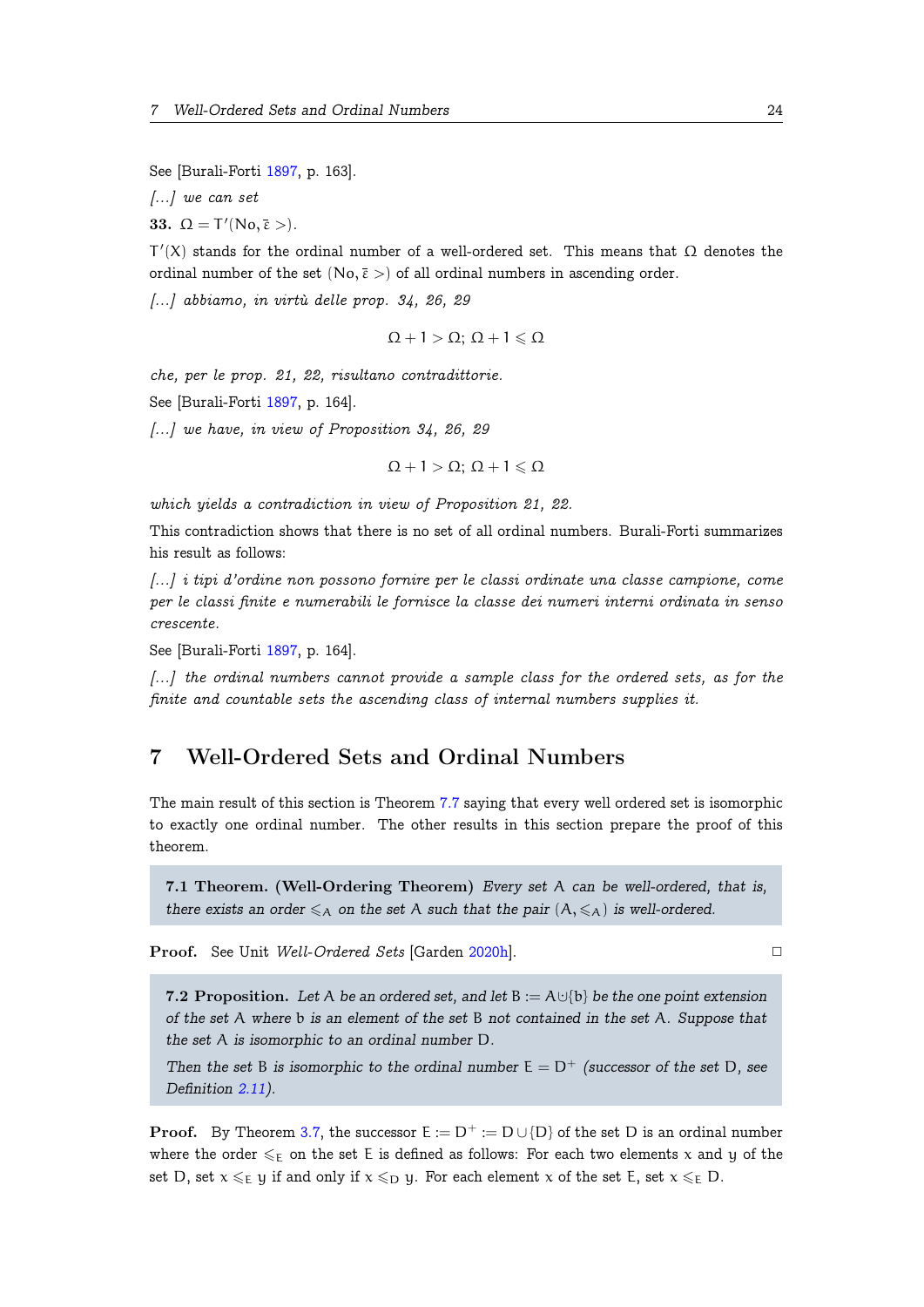Since the sets A and D are isomorphic, there exists an isomorphism  $\alpha : A \to D$  from the ordered set A onto the ordered set D. It follows that the function  $\beta : B \to E$  defined by

$$
\beta(x):=\left\{\begin{array}{ll}\alpha(x) & \text{ if } x\in A \\ D & \text{ if } x=b\end{array}\right.
$$

is an isomorphism from the ordered set B onto the ordered set E.

Hence, the set B is isomorphic to the ordinal number  $E = D^+$ .

7.3 Proposition. *Let* A *be a well-ordered set, and let* s *and* t *be two elements of the set* A *such that* s < t*. Suppose that there exist two ordinal numbers* B *and* C *and two isomorphisms*

$$
\alpha_s: A_s \to B \text{ and } \alpha_t: A_t \to C
$$

<span id="page-25-0"></span>*from the initial segments*  $A_s$  *and*  $A_t$  *onto the ordinal numbers* B *and* C, *respectively. Then we have*  $\alpha_t(A_s) = B$  *and* 

$$
\alpha_{t}(x)=\alpha_{s}(x) \text{ for all } x\in A_{s}.
$$

**Proof.** Let  $\beta_s := \alpha_t |_{A_s} : A_s \to C' := \alpha_t(A_s)$  be the restriction of the function  $\alpha_t : A_t \to C$ to the set  $A_s$ , and let  $\gamma : B \to C'$  be defined by  $\gamma := \beta_s \circ \alpha_s^{-1}$ .



Since the functions  $\alpha_s : A_s \to B$  and  $\beta_s : A_s \to C'$  are isomorphisms from the ordered set  $A_s$ onto the ordered sets B and C', respectively, the function  $\gamma : B \to C'$  is an isomorphism from the ordered set B onto the ordered set C.

By Proposition 2.10, the set C' is an initial segment of the set C. Since the set C is an ordinal number, it follows from Proposition 3.4 that the set C *′* is also an ordinal number.

By Theorem 4.2, we have  $B = C'$  and  $\gamma = id$ . Let x be an element of the set  $A_s$ , and let  $y := \alpha_s(x)$  $y := \alpha_s(x)$  $y := \alpha_s(x)$  and  $z := \beta_s(x)$ . It follows that

$$
y = \gamma(y) = (\beta_s \circ \alpha_s^{-1})(y) = \beta_s(\alpha_s^{-1}(y)) = \beta_s(x) = z.
$$

Hence, we get

$$
\alpha_s(x) = \beta_s(x) = \alpha_t(x) \text{ for all } x \in A_s.
$$

 $\Box$ 

Proposition 7.6 prepares the proof of Theorem 7.7 saying that every well-ordered set is isomorphic to an ordinal number. We will need Proposition 7.4 and Theorem 7.5 about well-ordered sets for the proof of Proposition 7.6.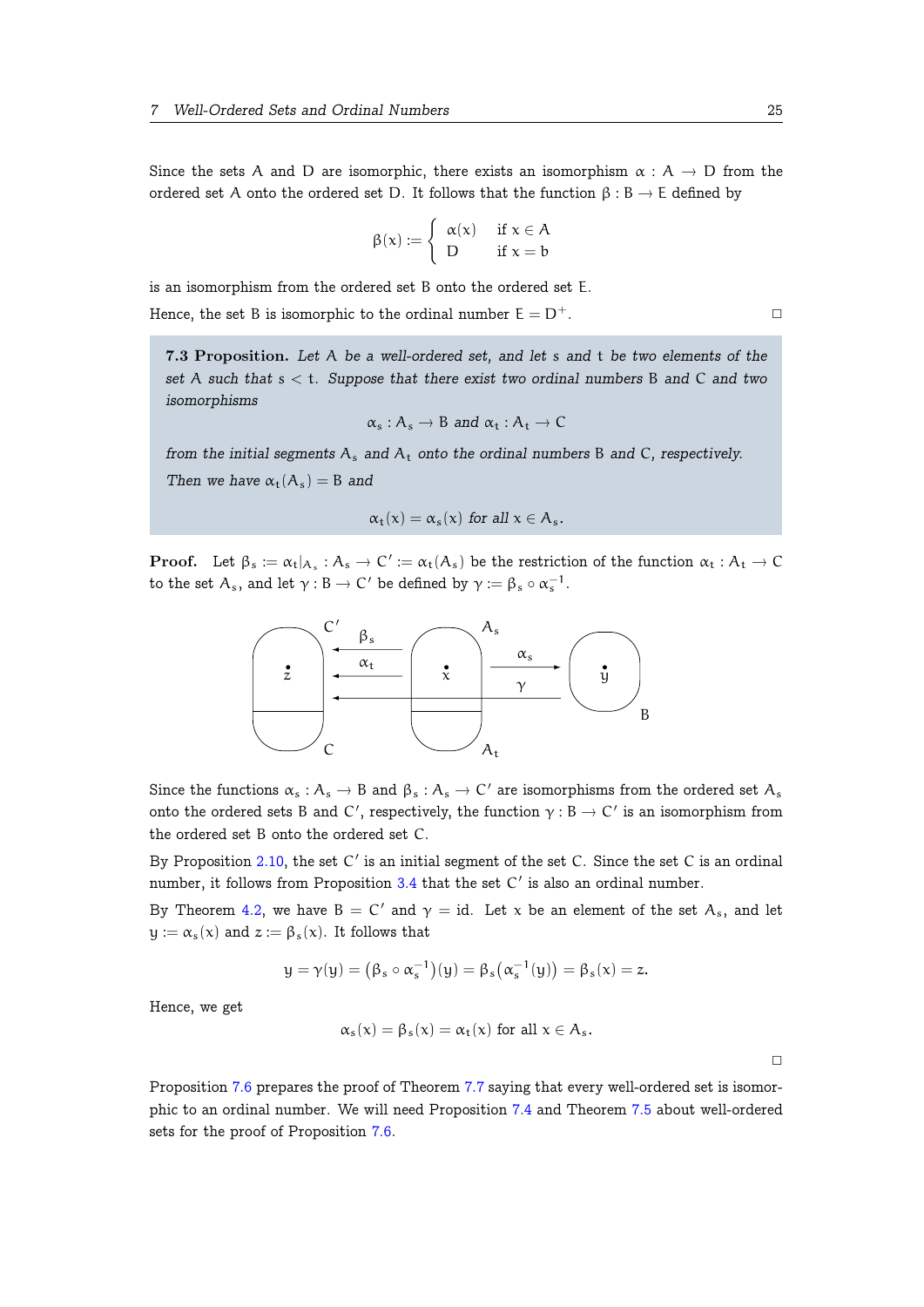<span id="page-26-2"></span>7.4 Proposition. Let I be a totally ordered index set, and let  $((A_i, \leq A_i))_{i \in I}$  and  $\big((B_i,\leqslant_{B_i})\big)_{i\in I}$  be two families of ordered sets with the following properties:

<span id="page-26-0"></span>*(i)* If i and j are two elements of the set I such that  $i \leq j$ , then the set  $A_i$  is a subset of *the set*  $A_j$ *, the order of the set*  $A_i$  *is induced by the order of the set*  $A_j$ *, the set*  $B_i$  *is a subset of the set*  $B_i$ *, and the order of the set*  $B_i$  *is induced by the order of the set*  $B_i$ *.* 

*(ii)* For each element i of the set I, there exists an isomorphism  $\alpha_i : A_i \to B_i$ .

*(iii) For each two elements* i *and* j *of the set* I *such that*  $i \le j$ *, we have*  $\alpha_j |_{A_i} = \alpha_i$ *, that is, we have*

$$
\alpha_j(x) = \alpha_i(x) \text{ for all } x \in A_i.
$$

*Let*

$$
A:=\bigcup_{i\in I}A_i \text{ and } B:=\bigcup_{i\in I}B_i,
$$

and let  $\leq_{A}$  and  $\leq_{B}$  be the orders on the sets A and B induced by the chains of ordered *sets*  $(A_i)_{i \in I}$  *and*  $(B_i)_{i \in I}$ *, respectively.* 

*Then there exists exactly one isomorphism*

$$
\alpha: (A,\leqslant_A)\to (B,\leqslant_B)
$$

*from the ordered set* A *onto the ordered set* B *such that*  $\alpha_i = \alpha|_{A_i}$ *, that is,* 

$$
\alpha(x) = \alpha_i(x) \text{ for all } x \in A_i \text{ for all } i \in I.
$$

**Proof.** See Unit *Ordered Sets and the Lemma of Zorn* [Garden 2020d]. □

7.5 Theorem. Let  $A = (A, \leqslant)$  be a well-ordered set. Then one of the following two cases *occurs:*

*(i) The set* A *has a maximal element* z*, and we have*

$$
A = A_z \cup \{z\}
$$

*where*  $A_z := \{x \in A \mid x < z\}$  *denotes the initial segment of the set* A *with respect to the element* z*.*

*(ii) There does not exist a maximal element of the set* A*, and we have*

$$
A=\bigcup_{x\in A}A_x.
$$

Proof. See Unit *Well-Ordered Sets* [Garden 2020h]. *✷*

7.6 Proposition. Let A be a well-ordered set, and suppose that the initial segment  $A_x$ *is isomorphic to an ordinal number*  $B_x$  *for al[l eleme](#page-29-0)nts* x *of the set* A.

<span id="page-26-1"></span>*Then the set* A *is isomorphic to an ordinal number.*

Proof. Since the set A is well-ordered, it follows from Theorem 7.5 that one of the following cases occurs:

(i) There exists an element z of the set A such that  $A = A_z \cup \{z\}$ .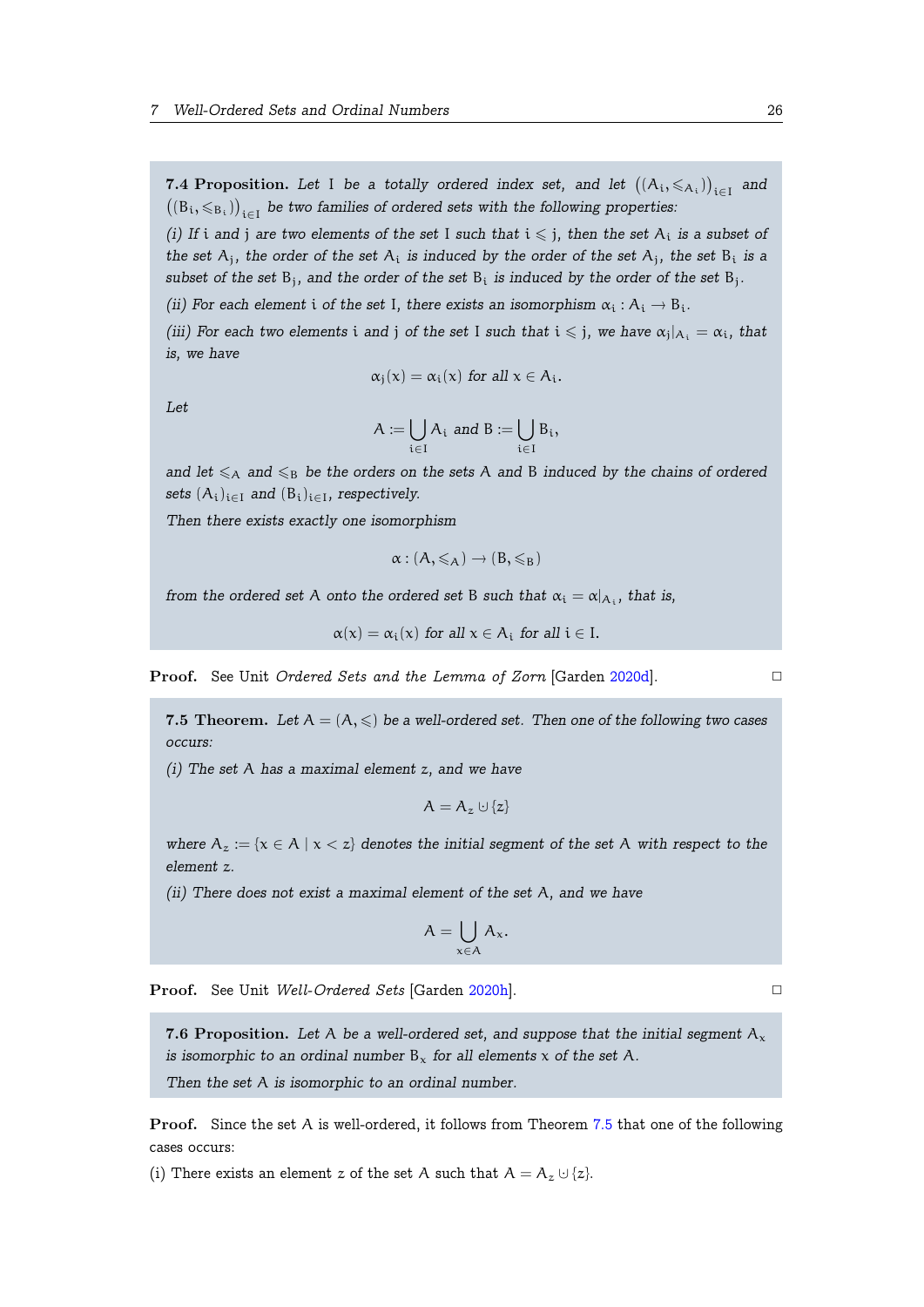<span id="page-27-1"></span>(ii) We have  $A = \bigcup_{z \in A} A_z$ .

Case (i): By assumption, the ordered set  $A_z$  is isomorphic to an ordinal number  $B_z$ . It follows from Proposition 7.2 that the set A is isomorphic to the ordinal number  $B := (B_z)^+$ .

Case (ii): Obviously, we have

$$
A_r = \{x \in A \mid x < r\} \subseteq A_s = \{x \in A \mid x < s\} \text{ whenever } r \leq s.
$$

It follows from Proposition 7.3 that

$$
B_r\subseteq B_s \text{ if } r\leqslant s.
$$

For each element z of the [set](#page-25-0) A, let  $\alpha_z : A_z \to B_z$  be an isomorphism from the ordered set  $A_z$  onto the ordinal number  $B_z$ . Let r and s be two elements of the set A such that  $r < s$ . It follows from Proposition 7.3 that we have

$$
\alpha_r(x) = \alpha_s(x) \text{ for all } x \in A_r.
$$

It follows from Propositi[on](#page-25-0) 7.4 that there exists an isomorphism

$$
\alpha: A:= \bigcup_{z\in A} A_z \to B:= \bigcup_{z\in A} B_z.
$$

from the ordered set A onto [the](#page-26-0) ordered set B. By Theorem 6.1, the set B is an ordinal number. Hence, the set  $A$  is isomorphic to the ordinal number B.  $\Box$ 

7.7 Theorem. Let  $A = (A, \leq_{A})$  be a well-ordered set. Then there exists exactly one *ordinal number*  $B = (B, \leq)$  *isomorphic to the set* A.

<span id="page-27-0"></span>**Proof.** Let A be a well-ordered set. As usually, we denote by  $A_z := \{x \in A \mid x < z\}$  the initial segment of the set A with respect to an element z of the set A.

Step 1. *There exists at most one ordinal number* B *isomorphic to the set* A*:*

Let B<sub>1</sub> and B<sub>2</sub> be two ordinal numbers such that B<sub>1</sub>  $\cong$  A and B<sub>2</sub>  $\cong$  A. It follows from Proposition 2.7 that  $B_1 \cong B_2$ . By Theorem 4.2, it follows that  $B_1 = B_2$ .

Step 2. *For each element* z *of the set* A*, the initial segment* A<sup>z</sup> *is isomorphic to an ordinal number:*

Let

 $Z := \{z \in A \mid A_z \text{ is isomorphic to an ordinal number}\}.$ 

We have to show that  $Z = A$ . Since the set A is well-ordered, we may proceed by transfinite induction:

 $A_z \mapsto z$ : Let z be an element of the set A, and suppose that the initial segment  $A_z$  is contained in the set  $Z$ . We have to show that the element  $z$  is contained in the set  $Z$ , that is, that the initial segment  $A_z$  is isomorphic to an ordinal number:

Since the set  $A_z$  is a subset of the set Z, it follows that for each element y of the set  $A_z$  the initial segment  $(A_z)_{y} = A_y$  (Proposition 2.9) is isomorphic to an ordinal number.

By Proposition 7.6, the set ordered set  $A_z$  is isomorphic to an ordinal number.

Step 3. *The set* A *is isomorphic to an ordinal number:*

By Step 2, each initial segment  $A_z$  of the [set](#page-9-0) A is isomorphic to an ordinal number. It follows from Proposition [7.](#page-26-1)6 that the ordered set A is isomorphic to an ordinal number.  $\Box$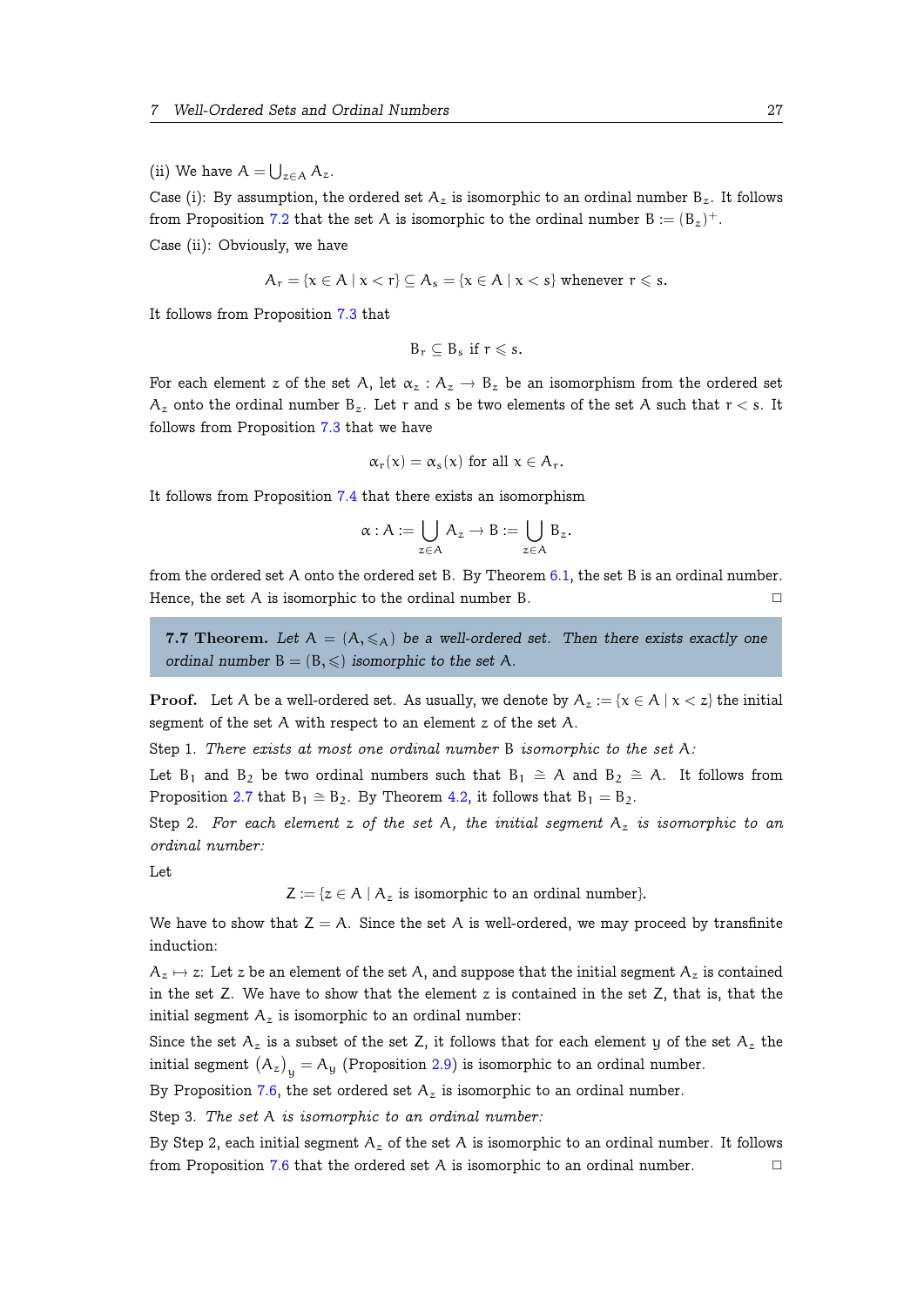<span id="page-28-2"></span>7.8 Remark. By the well-ordering theorem (Theorem 7.1), every set A can be endowed with a well-ordering  $\leq$  such that the pair  $(A, \leqslant)$  is a well ordered set. In view of Theorem 7.7, the pair  $(A, \leqslant)$  is isomorphic to exactly one ordinal number N. Hence, we can associate to each set A an ordinal number N. However, [thi](#page-24-1)s procedure is not unique:

A set A can be endowed with different well-orderings  $\leq 1$  and  $\leq 2$  such that the pairs  $(A, \leq_1)$  $(A, \leq_1)$  $(A, \leq_1)$  and  $(A, \leq_2)$  are not isomorphic. As a consequence, the pairs  $(A, \leq_1)$  and  $(A, \leq_2)$ are isomorphic to different ordinal numbers.

For example, let  $\leq 1$  be the standard order on the set  $\mathbb{N}_0$ , and let  $\leq 2$  be defined as follows:

 $m \leq 2$  n if and only if  $m \leq n$  for all  $m, n \in \mathbb{N}$  and  $n \leq 0$  for all  $n \in \mathbb{N}$ .

Then the pairs  $(N, \leq 1)$  and  $(N_0, \leq 2)$  are isomorphic to the ordinal numbers  $N_0$  and N<sup>0</sup> *∪* {N0}, respectively.

Let us call an ordinal number  $N$  associated to a set  $A$  if there exists a well ordering  $\leq$  on the set A such that the pair  $(A, \leqslant)$  is isomorphic to the ordinal number N. As we have seen above different ordinal numbers may be associated to the set A (even if the set A is an ordinal number itself).

We will analyze this situation in more detail in Unit *Cardinal Numbers* [Garden 2020i].

## Historical Notes:

Theorem 7.7 (each well-ordered set is isomorphic to exactly one ordinal number) is due to von Neumann:

17. Ξ *sei wohlgeordnet. Dann gibt es eine und nur eine (durch Subsumption geordnete) Ordnung[szah](#page-27-0)l, die dem* Ξ *ähnlich ist, nämlich* OZ(Ξ)*.*

See [von Neumann 1922, p. 207].

17. *Let* Ξ *be well-ordered. Then there exists one and only one ordinal number (ordered by subsumption) similar to* Ξ*, namely* OZ(Ξ)*.*

## 8 Notes and References

<span id="page-28-0"></span>Do you want to learn more? In Unit *Finite Sets and their Cardinalities* [Garden 2020g] we have defined the cardinalities of finite sets. In Unit *Well-Ordered Sets* [Garden 2020h] we have studied the process of counting which led us to the well-ordered sets. In this unit we introduced the counting of well-ordered sets which led us to ordinal numbers. As we noticed in Remark 7.8 ordinal numbers are too fine to be cardinal numbers. In Unit *Cardinal[Numb](#page-29-8)ers* [Garden 2020i] you will learn how ordinal numbers can be used to define the cardinality of a set.

## 9 Li[tera](#page-29-2)ture

<span id="page-28-1"></span>A list of text books about set theory can be found at Literature about Set Theory.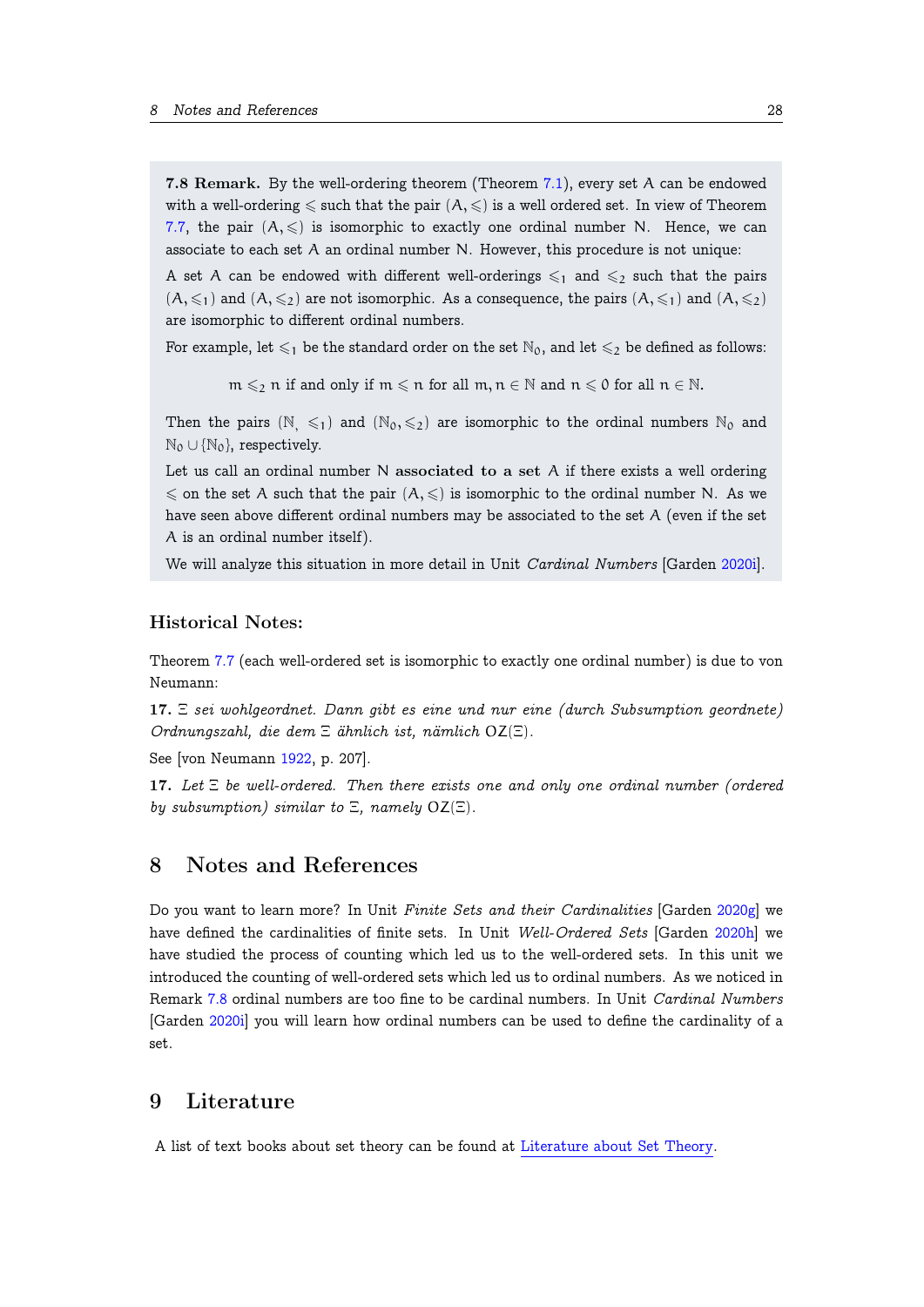- Burali-Forti, Cesare (1897). "Una questione sui numeri transfiniti". In: *Rendiconti del circolo matematico di Palermo* 11, pp. 154–164. url: https://doi.org/10.1007/BF03015911. See GDZ (cit. on pp. 23, 24).
- <span id="page-29-7"></span>Cantor, Georg (1895). "Beiträge zur Begründung der transfiniten Mengenlehre 1". In: *Mathematische Annalen* 46, pp. 481–512. See DigiZeitschriften (cit. on p. 13).
- — [\(1897\). "](https://gdz.sub.uni-goettingen.de/id/PPN599472057_0011)Beiträge zur [Be](#page-23-1)[grü](#page-24-2)ndung der transfin[iten Mengenlehre 2". In:](https://doi.org/10.1007/BF03015911) *Mathematische Annalen* 49, pp. 207–246. See DigiZeitschriften (cit. on pp. 13, 18).
- <span id="page-29-4"></span>von Neumann, John (1922). "Zur Einführung der transfiniten Zahlen". [In](#page-13-0): *Acta litterarum ac scientiarum Regiae Universitat[is Hungaricae Franc](http://www.digizeitschriften.de/dms/resolveppn/?PID=GDZPPN00225557X)isco-Josephinae: Sectio scientiarum mathematicarum* [1, pp. 199–208. This](http://www.digizeitschriften.de/dms/resolveppn/?PID=GDZPPN002256460) article is p[ubli](#page-13-0)[she](#page-18-1)d under the name Neumann, János. (Cit. on pp. 13, 14, 18, 19, 21, 28).

## <span id="page-29-5"></span>10 Publications of the Mathematical Garden

For a complete list of the publications of the mathematical garden please have a look at www.math-garden.com.

- Garden, M. (2020a). *Unions and Intersections of Sets.* URL: https://www.math-garden. com/unit/nst-unions (cit. on p. 18).
- [\(2020b\).](https://www.math-garden.com) *Functions and Equivalent Sets*. url: https://www.math-garden.com/unit/ nst-functions (cit. on p. 16).
- (2020c). *[Families and](https://www.math-garden.com/unit/nst-unions) the Axio[m o](#page-18-1)f Choice*. url: https[://www.math- garden.com/](https://www.math-garden.com/unit/nst-unions) unit/nst-families (cit. on p. 14).
- (2020d). *Ordered Sets an[d th](#page-16-0)e Lemma of Zorn*. url: [https://www.math-garden.com/](https://www.math-garden.com/unit/nst-functions) [unit/nst-order](https://www.math-garden.com/unit/nst-functions)ed-sets (cit. on pp. 7–9, 26).
- <span id="page-29-6"></span>— (2020e). *Successor Sets and t[he](#page-14-0) Axioms of Peano*. url: [https://www.math- garden.](https://www.math-garden.com/unit/nst-families) [com/unit/nst-succe](https://www.math-garden.com/unit/nst-families)ssor-sets (cit. on pp. 7, 9).
- <span id="page-29-3"></span>— (2020f). *[The Natural Num](https://www.math-garden.com/unit/nst-ordered-sets)bers and t[he](#page-7-1) [P](#page-9-3)r[inc](#page-26-2)iple of Induction*. url: [https://www.math](https://www.math-garden.com/unit/nst-ordered-sets)garden.com/unit/nst-natural-numbers (cit. on pp. 7, 9, 10).
- (2020g). *[Finite Sets and their](https://www.math-garden.com/unit/nst-successor-sets) Cardinaliti[es](#page-7-1)*. url: https[://www.math- garden.com/](https://www.math-garden.com/unit/nst-successor-sets) unit/card-finite-sets (cit. on pp. 3, 28).
- (2020h). *Well-Ordered Sets*. url: https://www.mat[h-](#page-7-1) [ga](#page-9-3)[rde](#page-10-2)n.com[/unit/card- well](https://www.math-garden.com/unit/nst-natural-numbers)ordered [\(cit. on pp.](https://www.math-garden.com/unit/nst-natural-numbers) 3, 4, 7, 10–12, 15, 17, 24, 26, 28).
- <span id="page-29-8"></span>— (2020i). *[Cardinal Numbe](https://www.math-garden.com/unit/card-finite-sets)rs*. url: htt[ps](#page-3-1)[://](#page-28-2)www.math[-garden.com/unit/card-cardinal](https://www.math-garden.com/unit/card-finite-sets) (cit. on pp. 3, 4, 28).
- <span id="page-29-0"></span>— (2020j). *Cardinal A[ri](#page-3-1)t[h](#page-4-0)[me](#page-7-1)[tic](#page-10-2)*. url[:](#page-15-2) [https : / / www . math - garden . com / unit / card](https://www.math-garden.com/unit/card-well-ordered)  [arithmet](https://www.math-garden.com/unit/card-well-ordered)ic (cit. on p. 3).
- <span id="page-29-2"></span>— (2020k). *Th[e](#page-3-1) [Ax](#page-4-0)[iom](#page-28-2)atics of von [Neumann, Bernays and Gödel](https://www.math-garden.com/unit/card-cardinal)*. In preparation (cit. on p. 3).

<span id="page-29-1"></span>Do yo[u](#page-3-1) have comments or questions? Please send a mail to info@math-garden.com or use the contact form on www.math-garden.com.

\*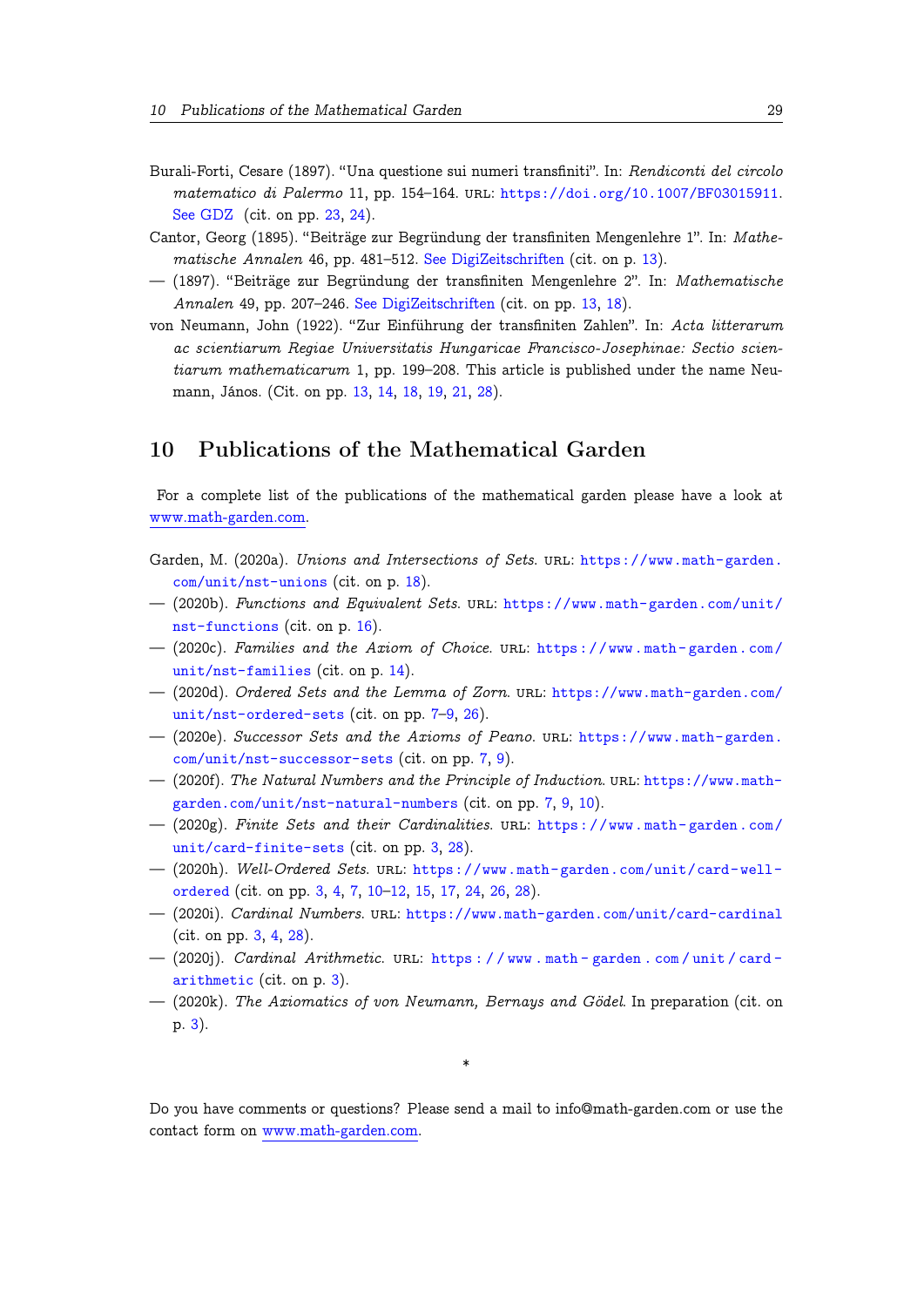# Index

## **Symbols**  $~ \cong~ . . . . . . . . . . . . . . . . . . . . . . . . . . . . . . . . . 8$  ordi =∼  $A \cong B, B \cong C \Rightarrow A \cong C \dots \dots \dots \dots \dots \dots 8$  $\mathbb{N}_0$ is an ordinal number  $\dots\dots\dots\dots\dots 12$  $\dots\dots\dots\dots\dots 12$ is well-ordered  $\dots\dots\dots\dots\dots\dots\dots$  1[2](#page-8-2) ordi

## **B**

|  |  | Burali-Forti, Cesare  6, 21, 23 |  |  |  |
|--|--|---------------------------------|--|--|--|
|--|--|---------------------------------|--|--|--|

## **C**

## **H**

| homomorphism of ordered sets  8 |  |  |  |  |  |  |
|---------------------------------|--|--|--|--|--|--|
|---------------------------------|--|--|--|--|--|--|

## **I**

| initial segment $\dots\dots\dots\dots\dots\dots\dots\dots$ 8 |
|--------------------------------------------------------------|
| initial segment                                              |
|                                                              |
| of the natural numbers  10                                   |
| isomorphic ordered sets 8                                    |
| isomorphism of ordered sets  8                               |

## **M**

| maximum                                                                       |
|-------------------------------------------------------------------------------|
|                                                                               |
| uniqueness $\dots\dots\dots\dots\dots\dots\dots\dots8$                        |
| minimal element $\dots \dots \dots \dots \dots \dots \dots$ 7                 |
| $minimum \dots \dots \dots \dots \dots \dots \dots \dots \dots \dots \dots 7$ |
|                                                                               |
| minimum                                                                       |
|                                                                               |
|                                                                               |

## **N**

| natural numbers $\ldots \ldots \ldots \ldots \ldots \ldots \ldots 10$ |  |
|-----------------------------------------------------------------------|--|
| natural numbers                                                       |  |
| are ordinal numbers $\dots \dots \dots \dots \dots 12$                |  |
| Neumann, John von 13                                                  |  |

## **O**

| one point extensions of well-ordered sets 11              |
|-----------------------------------------------------------|
| order on a set $\dots\dots\dots\dots\dots\dots\dots\dots$ |
| order on the ordinal numbers 19                           |

| ordinal number 10                                             |
|---------------------------------------------------------------|
| ordinal number                                                |
| A ordinal number $\Rightarrow$ A = n or $\mathbb{N}_0 \leq A$ |
| 20                                                            |
| A ordinal number $\Rightarrow$ A transitive set 12            |
| A ordinal number $\Rightarrow$ A <sub>z</sub> ordinal number  |
| 11                                                            |
| A ordinal number, B one point extension                       |
| of $A \Rightarrow B$ ordinal number  11                       |
| A ordinal number, $x \in A \Rightarrow x$ ordinal             |
| number  11                                                    |
| A, B ordinal numbers. Then $A \in B \Leftrightarrow$          |
| $A \subset B$ 18                                              |
| automorphism group of an ordinal num-                         |
| ber is trivial $\ldots$ 16                                    |
| classification 17                                             |
| isomorphic ordinal numbers are equal 15                       |
| non-existence of the set of all ordinal                       |
| numbers  23                                                   |
| sets of ordinal numbers are well-ordered                      |
| 20                                                            |
| unions of ordinal numbers are ordinal                         |
|                                                               |

## **P**

# **R**

| relation                                                       |
|----------------------------------------------------------------|
|                                                                |
|                                                                |
| transitive $\ldots, \ldots, \ldots, \ldots, \ldots, \ldots, 7$ |

## **S**

| standard order on the ordinal numbers 19                        |
|-----------------------------------------------------------------|
| standard order on the ordinal numbers                           |
| is a total order $\ldots \ldots \ldots \ldots \ldots \ldots 19$ |
| S11CCeSSOT                                                      |
| of a set $\dots\dots\dots\dots\dots\dots\dots\dots\dots9$       |
| of a set is non-empty $\dots\dots\dots\dots\dots9$              |
|                                                                 |

| theorem of Burali-Forti 23                                      |  |  |
|-----------------------------------------------------------------|--|--|
| total order $\ldots, \ldots, \ldots, \ldots, \ldots, \ldots, 7$ |  |  |